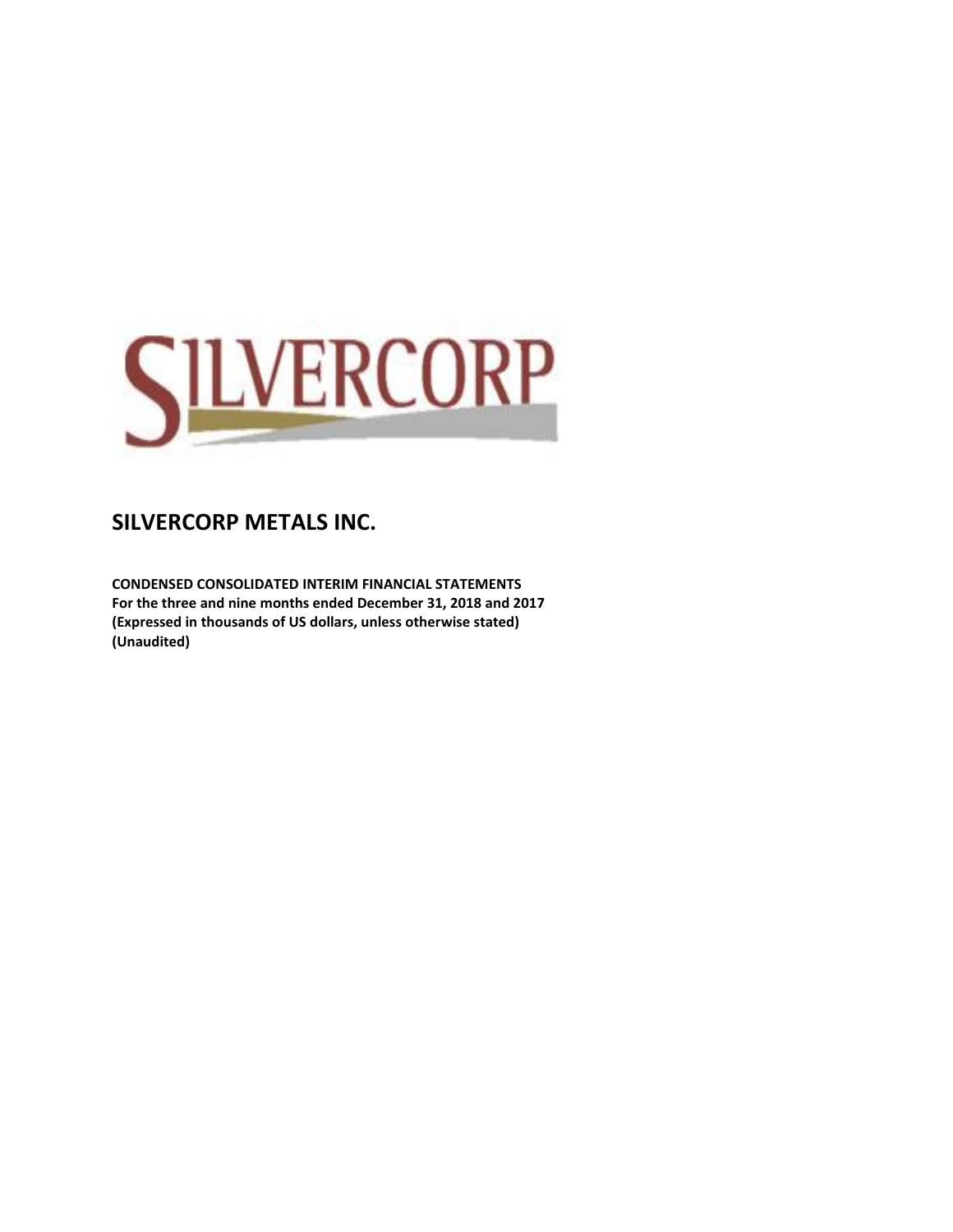## **Condensed Consolidated Interim Statements of Financial Position**

*(Unaudited) (Expressed in thousands of U.S. dollars)*

|                                                                |              | As at December 31, | As at March 31,   |
|----------------------------------------------------------------|--------------|--------------------|-------------------|
|                                                                | <b>Notes</b> | 2018               | 2018              |
| <b>ASSETS</b>                                                  |              |                    |                   |
| <b>Current Assets</b>                                          |              |                    |                   |
| Cash and cash equivalents                                      | 19           | \$<br>68,138       | \$<br>49,199      |
| Short-term investments                                         |              | 57,069             | 56,910            |
| Trade and other receivables                                    |              | 828                | 676               |
| Inventories                                                    |              | 12,430             | 11,018            |
| Due from a related party                                       | 11           | 38                 | 11                |
| Income tax receivable                                          |              |                    | 534               |
| Prepaids and deposits                                          |              | 4,081              | 4,456             |
|                                                                |              | 142,584            | 122,804           |
| <b>Non-current Assets</b>                                      |              |                    |                   |
| Long-term prepaids and deposits                                |              | 781                | 954               |
| Reclamation deposits                                           |              | 5,429              | 5,712             |
| Investment in an associate                                     | 3            | 36,821             | 38,001            |
| Other investments                                              | 4            | 7,751              | 6,132             |
| Plant and equipment                                            | 5            | 68,027             | 71,211            |
| Mineral rights and properties                                  | 6            | 219,843            | 232,080           |
| <b>TOTAL ASSETS</b>                                            |              | \$<br>481,236      | \$<br>476,894     |
|                                                                |              |                    |                   |
| <b>LIABILITIES AND EQUITY</b>                                  |              |                    |                   |
| <b>Current Liabilities</b>                                     |              |                    |                   |
| Accounts payable and accrued liabilities                       |              | \$<br>33,117       | \$<br>25,198      |
| Bank loan                                                      | 7            | 4,366              |                   |
| Deposits received                                              |              | 3,609              | 6,806             |
| Income tax payable                                             |              | 2,498              | 303               |
|                                                                |              | 43,590             | 32,307            |
| <b>Non-current Liabilities</b>                                 |              |                    |                   |
| Deferred income tax liabilities                                |              | 32,419             | 33,310            |
| Environmental rehabilitation                                   |              | 12,205             | 13,098            |
| <b>Total Liabilities</b>                                       |              | 88,214             | 78,715            |
| <b>Equity</b>                                                  |              |                    |                   |
| Share capital                                                  |              | 230,987            | 228,729           |
| Share option reserve                                           |              | 15,492             | 14,690            |
| Reserves                                                       |              | 25,409             | 25,409            |
| Accumulated other comprehensive loss                           | 9            | (50, 150)          | (25, 875)         |
| Retained earnings                                              |              | 109,693            | 86,283            |
| Total equity attributable to the equity holders of the Company |              | 331,431            | 329,236           |
|                                                                |              |                    |                   |
| <b>Non-controlling interests</b><br><b>Total Equity</b>        | 10           | 61,591<br>393,022  | 68,943<br>398,179 |
|                                                                |              |                    |                   |
| <b>TOTAL LIABILITIES AND EQUITY</b>                            |              | \$<br>481,236      | \$<br>476,894     |
| <b>Commitments and contingencies</b>                           | 18           |                    |                   |
| Approved on behalf of the Board:                               |              |                    |                   |
| (Signed) David Kong                                            |              |                    |                   |
| Director                                                       |              |                    |                   |
|                                                                |              |                    |                   |
| (Signed) Rui Feng                                              |              |                    |                   |
| Director                                                       |              |                    |                   |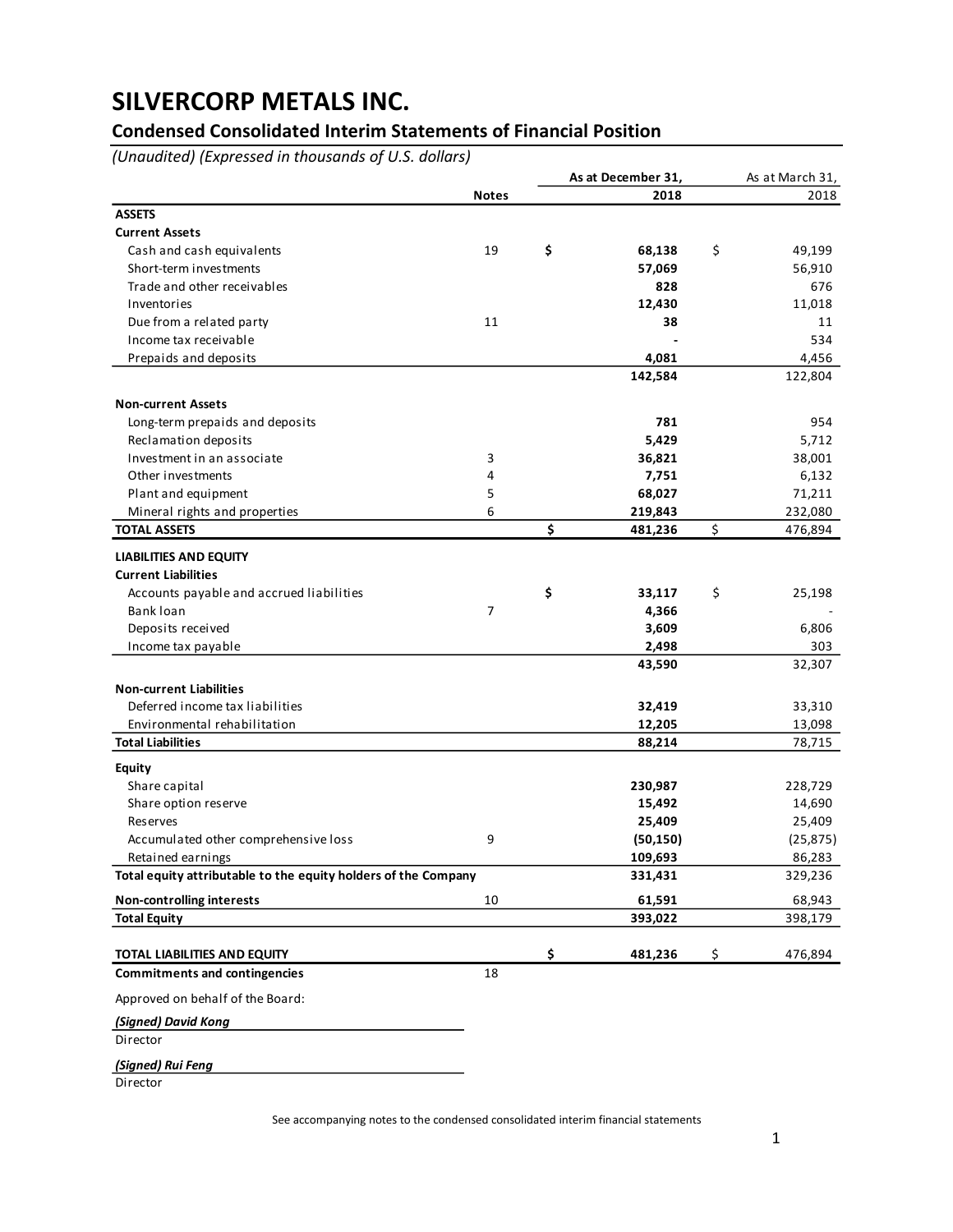## **Condensed Consolidated Interim Statements of Income**

*(Unaudited)(Expressed in thousands of U.S. dollars, except numbers for share and per share figures)*

|                                                                      |              |    | Three Months Ended December 31, |                     |             |    |              |              | Nine Months Ended December 31, |  |  |  |
|----------------------------------------------------------------------|--------------|----|---------------------------------|---------------------|-------------|----|--------------|--------------|--------------------------------|--|--|--|
|                                                                      | <b>Notes</b> |    | 2018                            |                     | 2017        |    | 2018         |              | 2017                           |  |  |  |
|                                                                      |              |    |                                 |                     |             |    |              |              |                                |  |  |  |
| <b>Sales</b>                                                         | 17(c)        | \$ | 42,351 \$                       |                     | 44,352      | \$ | $135,567$ \$ |              | 131,590                        |  |  |  |
| Cost of sales                                                        |              |    |                                 |                     |             |    |              |              |                                |  |  |  |
| <b>Production costs</b>                                              |              |    | 16,941                          |                     | 15,553      |    | 49,456       |              | 45,839                         |  |  |  |
| Mineral resource taxes                                               |              |    | 1,220                           |                     | 1,255       |    | 3,861        |              | 3,683                          |  |  |  |
| Depreciation and amortization                                        |              |    | 4,887                           |                     | 4,378       |    | 15,396       |              | 13,291                         |  |  |  |
|                                                                      |              |    | 23,048                          |                     | 21,186      |    | 68,713       |              | 62,813                         |  |  |  |
| <b>Gross profit</b>                                                  |              |    | 19,303                          |                     | 23,166      |    | 66,854       |              | 68,777                         |  |  |  |
| General and administrative                                           | 12           |    | 5,339                           |                     | 4,915       |    | 14,416       |              | 13,958                         |  |  |  |
| Government fees and other taxes                                      | 13           |    | 625                             |                     | 902         |    | 2,194        |              | 2,433                          |  |  |  |
| Foreign exchange (gain) loss                                         |              |    | (2, 315)                        |                     | (236)       |    | (2,395)      |              | 2,490                          |  |  |  |
| Loss on disposal of plant and equipment                              | 5            |    | 254                             |                     | 148         |    | 388          |              | 324                            |  |  |  |
| Gain on disposal of NSR                                              |              |    |                                 |                     |             |    |              |              | (4,320)                        |  |  |  |
| Share of (income) loss in associate                                  | 3            |    | (172)                           |                     | 142         |    | 212          |              | 511                            |  |  |  |
| Dilution gain on investment in associate                             |              |    |                                 |                     | (822)       |    |              |              | (822)                          |  |  |  |
| Reclassification of other comprehensive loss upon                    |              |    |                                 |                     |             |    |              |              |                                |  |  |  |
| ownership dilution of investment in associate                        |              |    |                                 |                     | 18          |    |              |              | 18                             |  |  |  |
| Other expense (income)                                               |              |    | 400                             |                     | (1, 560)    |    | 676          |              | (1,867)                        |  |  |  |
| Income from operations                                               |              |    | 15,172                          |                     | 19,659      |    | 51,363       |              | 56,052                         |  |  |  |
| Finance income                                                       | 14           |    | 981                             |                     | 822         |    | 2,602        |              | 2,046                          |  |  |  |
| Finance costs                                                        | 14           |    | (166)                           |                     | (112)       |    | (463)        |              | (329)                          |  |  |  |
| Income before income taxes                                           |              |    | 15,987                          |                     | 20,369      |    | 53,502       |              | 57,769                         |  |  |  |
| Income tax expense                                                   | 15           |    | 5,134                           |                     | 4,302       |    | 17,395       |              | 13,586                         |  |  |  |
| Net income                                                           |              | \$ | 10,853                          | $\ddot{\mathsf{S}}$ | 16,067      | \$ | 36,107 \$    |              | 44,183                         |  |  |  |
| Attributable to:                                                     |              |    |                                 |                     |             |    |              |              |                                |  |  |  |
| Equity holders of the Company                                        |              | \$ | $8,660$ \$                      |                     | 12,718      | \$ | $27,618$ \$  |              | 34,800                         |  |  |  |
| Non-controlling interests                                            |              |    | 2,193                           |                     | 3,349       |    | 8,489        |              | 9,383                          |  |  |  |
|                                                                      |              | Ś  | 10,853                          | \$                  | 16,067      | \$ | 36,107 \$    |              | 44,183                         |  |  |  |
|                                                                      |              |    |                                 |                     |             |    |              |              |                                |  |  |  |
| Earnings per share attributable to the equity holders of the Company |              |    |                                 |                     |             |    |              |              |                                |  |  |  |
| Basic earnings per share                                             |              | \$ | 0.05                            | \$                  | 0.08        | \$ | $0.16$ \$    |              | 0.21                           |  |  |  |
| Diluted earnings per share                                           |              | \$ | 0.05                            | $\mathsf{\hat{S}}$  | 0.07        | Ś  | 0.16         | $\mathsf{S}$ | 0.20                           |  |  |  |
| Weighted Average Number of Shares Outstanding - Basic                |              |    | 168,871,756                     |                     | 168,077,624 |    | 168,083,532  |              | 168,003,035                    |  |  |  |
| Weighted Average Number of Shares Outstanding - Diluted              |              |    | 170,314,907                     |                     | 169,782,024 |    | 170,306,321  |              | 169,992,421                    |  |  |  |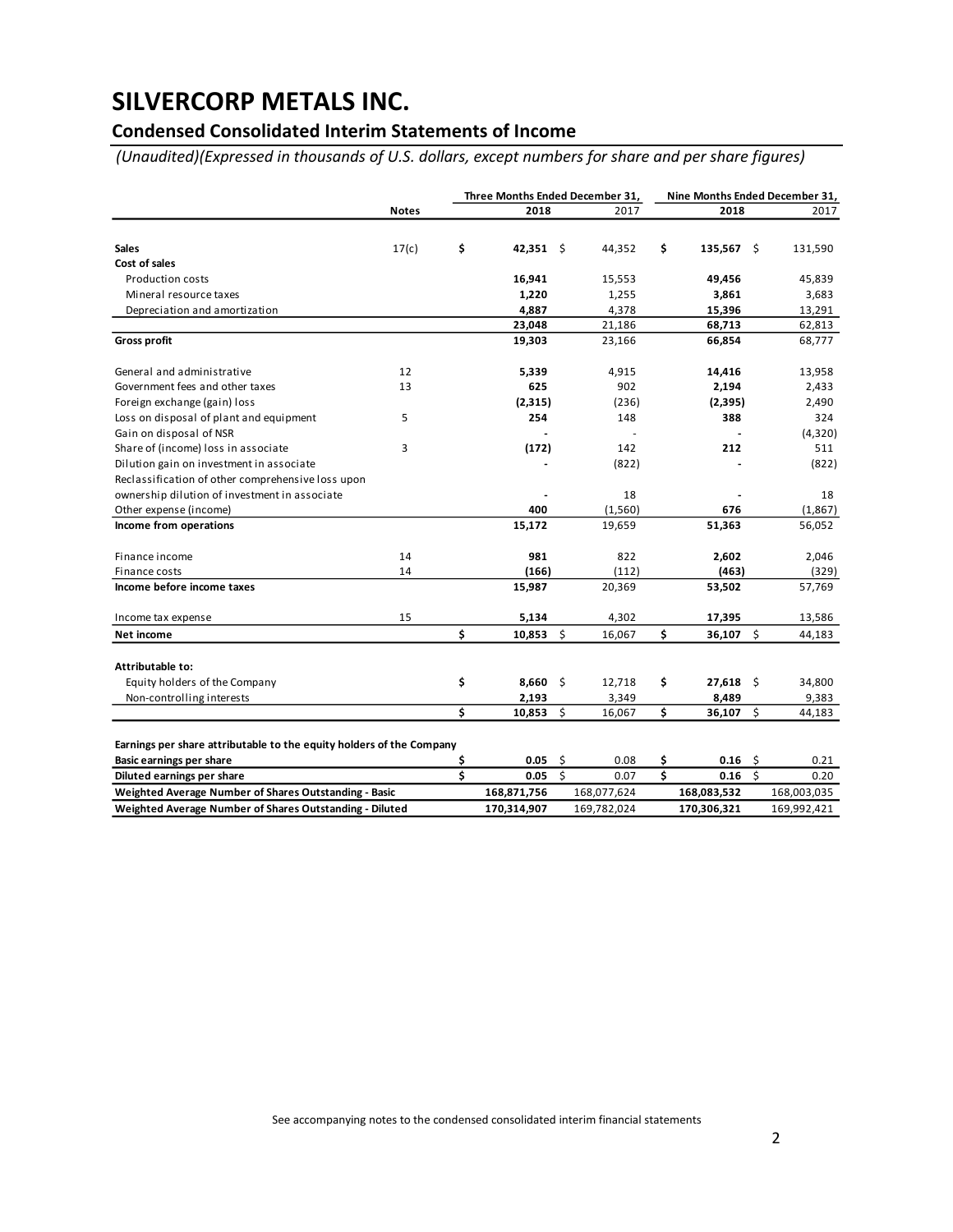## **Condensed Consolidated Interim Statements of Comprehensive Income**

*(Unaudited) (Expressed in thousands of U.S. dollars)*

|                                                                                      |              |    | Three Months Ended December 31. |        |                                                             |                |        |  |  |
|--------------------------------------------------------------------------------------|--------------|----|---------------------------------|--------|-------------------------------------------------------------|----------------|--------|--|--|
|                                                                                      | <b>Notes</b> |    | 2018                            | 2017   |                                                             | 2018           | 2017   |  |  |
| Net income                                                                           |              | \$ | $10,853$ \$                     | 16,067 | \$                                                          | $36,107$ \$    | 44,183 |  |  |
| Other comprehensive income (loss), net of taxes:                                     |              |    |                                 |        |                                                             |                |        |  |  |
| Items that may subsequently be reclassified to net income or loss:                   |              |    |                                 |        |                                                             |                |        |  |  |
| Currency translation adjustment, net of tax of \$nil                                 |              |    | (5, 119)                        | 6,519  |                                                             | (32, 387)      | 20,662 |  |  |
| Share of other comprehensive income (loss) in associate                              | 3            |    | 540                             | (38)   |                                                             | 1,157          | (51)   |  |  |
| Reclassification to net income upon ownership dilution of investment in associate    |              |    |                                 | 18     |                                                             |                | 18     |  |  |
| Items that will not subsequently be reclassified to net income or loss:              |              |    |                                 |        |                                                             |                |        |  |  |
| Change in fair value on equity investments designated as FVTOCI, net of tax of \$nil | 4            |    | 365                             | 338    |                                                             | 2,042          | 859    |  |  |
| Other comprehensive (loss) income, net of taxes                                      |              | \$ | $(4,214)$ \$                    | 6,837  | \$                                                          | $(29, 188)$ \$ | 21,488 |  |  |
| Attributable to:                                                                     |              |    |                                 |        |                                                             |                |        |  |  |
| Equity holders of the Company                                                        |              | \$ | $(4,579)$ \$                    | 5,471  | \$                                                          | $(24, 275)$ \$ | 18,255 |  |  |
| Non-controlling interests                                                            |              |    | 365                             | 1,366  |                                                             | (4, 913)       | 3,233  |  |  |
|                                                                                      |              | Ś  | $(4,214)$ \$                    | 6,837  | \$                                                          | $(29, 188)$ \$ | 21,488 |  |  |
| Total comprehensive income                                                           |              | \$ | 6,639<br>-S                     | 22,904 | \$                                                          | $6,919$ \$     | 65,671 |  |  |
|                                                                                      |              |    |                                 |        |                                                             |                |        |  |  |
| Attributable to:                                                                     |              |    |                                 |        |                                                             |                |        |  |  |
| Equity holders of the Company                                                        |              | \$ | 4,081<br>-Ś                     | 18,189 | \$                                                          | $3,343$ \$     | 53,055 |  |  |
| Non-controlling interests                                                            |              |    | 2,558                           | 4,715  | Nine Months Ended December 31,<br>3,576<br>\$<br>$6,919$ \$ | 12,616         |        |  |  |
|                                                                                      |              | \$ | 6,639<br>-Ŝ                     | 22,904 |                                                             |                | 65.671 |  |  |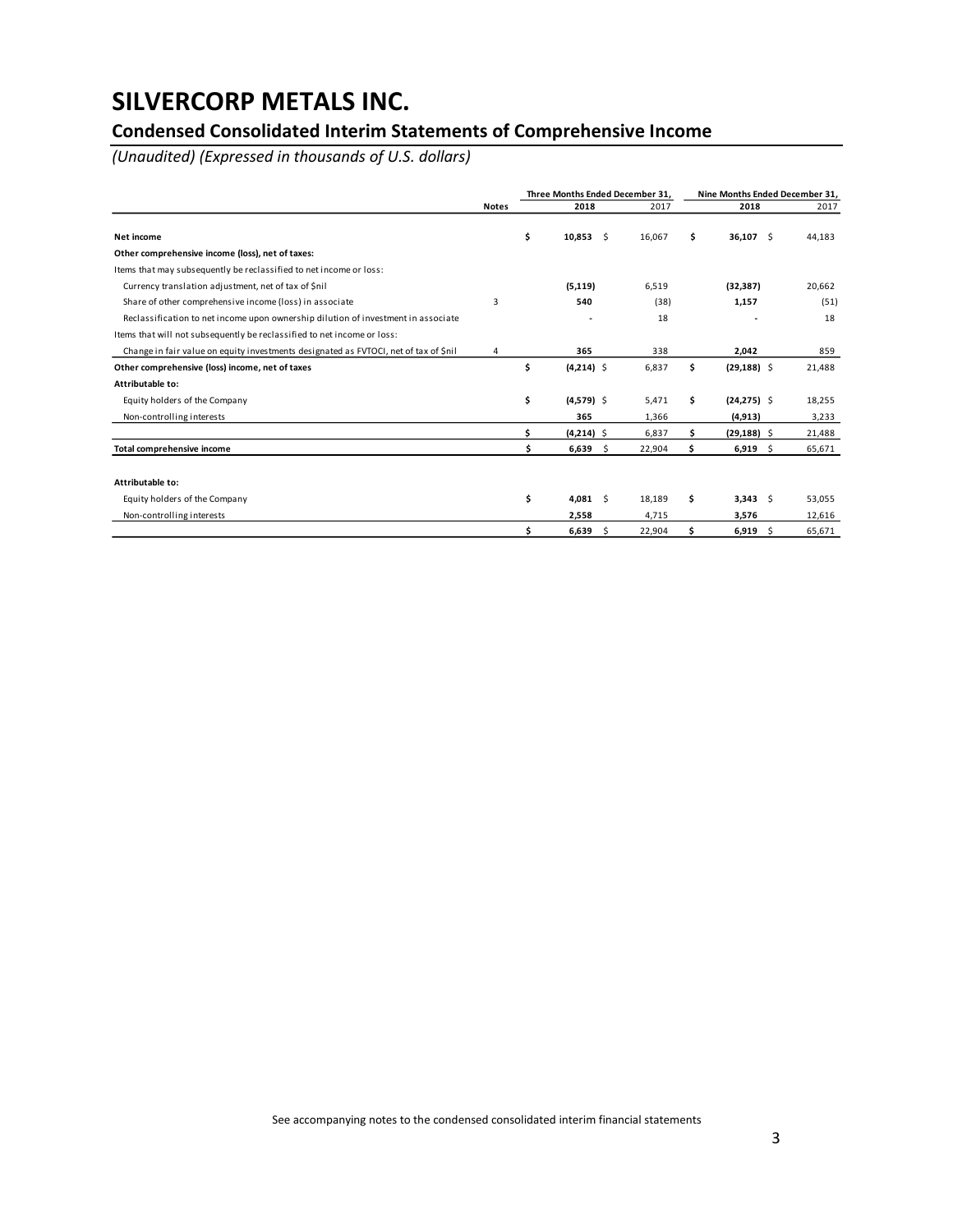## **Condensed Consolidated Interim Statements of Cash Flows**

*(Unaudited) (Expressed in thousands of U.S. dollars)*

|                                                                                     |                | Three Months Ended December 31, |          | Nine Months Ended December 31, |           |  |  |  |  |
|-------------------------------------------------------------------------------------|----------------|---------------------------------|----------|--------------------------------|-----------|--|--|--|--|
|                                                                                     | <b>Notes</b>   | 2018                            | 2017     | 2018                           | 2017      |  |  |  |  |
| Cash provided by                                                                    |                |                                 |          |                                |           |  |  |  |  |
| <b>Operating activities</b>                                                         |                |                                 |          |                                |           |  |  |  |  |
| Net income                                                                          |                | \$<br>$10,853$ \$               | 16,067   | \$<br>$36,107$ \$              | 44,183    |  |  |  |  |
| Add (deduct) items not affecting cash:                                              |                |                                 |          |                                |           |  |  |  |  |
| Finance costs                                                                       | 14             | 166                             | 112      | 463                            | 329       |  |  |  |  |
| Depreciation, amortization and depletion                                            |                | 5,207                           | 4,683    | 16,308                         | 14,176    |  |  |  |  |
| Share of (income) loss in associate                                                 | 3              | (172)                           | 142      | 212                            | 511       |  |  |  |  |
| Dilution gain on investment in associate                                            |                |                                 | (822)    |                                | (822)     |  |  |  |  |
| Reclassification of other comprehensive loss upon ownership                         |                |                                 |          |                                |           |  |  |  |  |
| dilution of investment in associate                                                 |                |                                 | 18       |                                | 18        |  |  |  |  |
| Gain on disposal of NSR                                                             |                |                                 |          |                                | (4,320)   |  |  |  |  |
| Income tax expense                                                                  | 15             | 5,134                           | 4,302    | 17,395                         | 13,586    |  |  |  |  |
| Finance income                                                                      | 14             | (981)                           | (822)    | (2,602)                        | (2,046)   |  |  |  |  |
| Loss on disposal of plant and equipment                                             | 5              | 254                             | 148      | 388                            | 324       |  |  |  |  |
| Share-based compensation                                                            | 8(b)           | 506                             | 458      | 1,418                          | 1,144     |  |  |  |  |
| Reclamation                                                                         |                | (268)                           | (17)     | (334)                          | (36)      |  |  |  |  |
| Income taxes paid                                                                   |                | (4,004)                         | (2,065)  | (12, 480)                      | (9,647)   |  |  |  |  |
| Interest received                                                                   |                | 981                             | 822      | 2,602                          | 2,046     |  |  |  |  |
| Interest paid                                                                       |                | (48)                            | L,       | (96)                           |           |  |  |  |  |
| Changes in non-cash operating working capital                                       | 19             | 1,917                           | 4,431    | 2,358                          | 5,598     |  |  |  |  |
| Net cash provided by operating activities                                           |                | 19,545                          | 27,457   | 61,739                         | 65,044    |  |  |  |  |
| <b>Investing activities</b>                                                         |                |                                 |          |                                |           |  |  |  |  |
| Mineral rights and properties                                                       |                |                                 |          |                                |           |  |  |  |  |
| Capital expenditures                                                                |                | (7,617)                         | (5,705)  | (19, 410)                      | (16, 638) |  |  |  |  |
| Plant and equipment                                                                 |                |                                 |          |                                |           |  |  |  |  |
| Additions                                                                           |                | (2,682)                         | (1,724)  | (4, 325)                       | (4, 455)  |  |  |  |  |
| Proceeds on disposals                                                               | 5              |                                 |          | 29                             | 19        |  |  |  |  |
| Investment in associate                                                             |                |                                 | (3,836)  |                                | (23, 861) |  |  |  |  |
| Net redemption (purchases) of short-term investments                                |                | 12,613                          | 10,422   | (4,606)                        | (21, 345) |  |  |  |  |
| Net cash provided by (used in) investing activities                                 |                | 2,314                           | (843)    | (28, 312)                      | (66, 280) |  |  |  |  |
|                                                                                     |                |                                 |          |                                |           |  |  |  |  |
| <b>Financing activities</b>                                                         |                |                                 |          |                                |           |  |  |  |  |
| Bank loan                                                                           |                |                                 |          |                                |           |  |  |  |  |
| Proceeds                                                                            | $\overline{7}$ |                                 |          | 4,527                          |           |  |  |  |  |
| Non-controlling interests                                                           |                |                                 |          |                                |           |  |  |  |  |
| Distribution                                                                        | 10             | (3,292)                         |          | (9,926)                        | (4,891)   |  |  |  |  |
| Acquisition                                                                         | 10             | (1, 121)                        |          | (1, 121)                       |           |  |  |  |  |
| Cash dividends distributed                                                          | 8(c)           | (2, 113)                        | (1,683)  | (4,208)                        | (3, 362)  |  |  |  |  |
| Proceeds from issuance of common shares                                             |                | 623                             | 174      | 1,643                          | 342       |  |  |  |  |
| Common shares repurchased as part of normal course issuer bid                       |                |                                 | (1,779)  |                                | (1,779)   |  |  |  |  |
| Net cash used in financing activities                                               |                | (5,903)                         | (3, 288) | (9,085)                        | (9,690)   |  |  |  |  |
| Effect of exchange rate changes on cash and cash equivalents                        |                | (1,340)                         | 1,579    | (5,403)                        | 4,197     |  |  |  |  |
| Increase in cash and cash equivalents                                               |                | 14,616                          | 24,905   | 18,939                         | (6, 729)  |  |  |  |  |
| Cash and cash equivalents, beginning of the period                                  |                | 53,522                          | 41,369   | 49,199                         | 73,003    |  |  |  |  |
|                                                                                     |                | \$<br>$68,138$ \$               | 66,274   | \$<br>$68,138$ \$              |           |  |  |  |  |
| Cash and cash equivalents, end of the period<br>Supplementary cash flow information | 19             |                                 |          |                                | 66,274    |  |  |  |  |
|                                                                                     |                |                                 |          |                                |           |  |  |  |  |

See accompanying notes to the condensed consolidated interim financial statements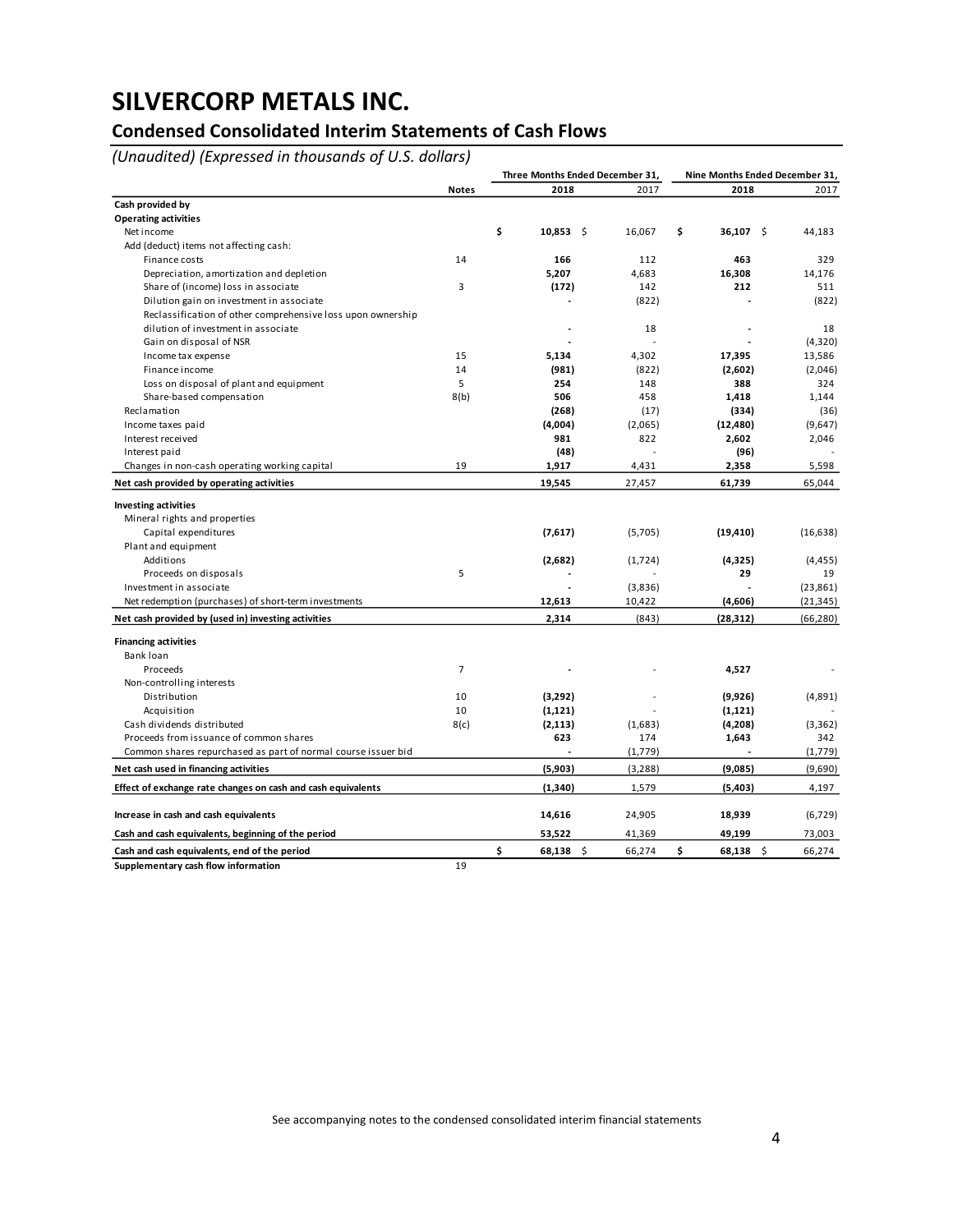### **Condensed Consolidated Interim Statements of Changes in Equity**

*(Unaudited) (Expressed in thousands of U.S. dollars, except numbers for share figures)*

|                                               |              | Share capital |           |                 |                          |     |                                    |     |             |      |                                                                   |     |          |                        |
|-----------------------------------------------|--------------|---------------|-----------|-----------------|--------------------------|-----|------------------------------------|-----|-------------|------|-------------------------------------------------------------------|-----|----------|------------------------|
|                                               |              | Number of     |           | Share<br>option |                          |     | Accumulated other<br>comprehensive |     | Retained    |      | Total equity attributable<br>to the equity holders of controlling |     | Non-     |                        |
|                                               | <b>Notes</b> | shares        | Amount    | reserve         | <b>Reserves</b>          |     | loss                               |     | earnings    |      | the Company                                                       |     |          | interests Total equity |
| Balance, April 1, 2017                        |              | 167,889,636   | \$232,155 | 13,325          | \$25,409                 | -\$ | (50, 419)                          | \$  | $42,651$ \$ |      | 263,121                                                           | Ŝ.  | 54,814   | \$317,935              |
| Options exercised                             |              | 564,619       | 468       | (126)           |                          |     |                                    |     |             |      | 342                                                               |     |          | 342                    |
| Share-based compensation                      |              |               |           | 1,144           |                          |     |                                    |     |             |      | 1,144                                                             |     |          | 1,144                  |
| Dividends declared                            |              |               |           |                 |                          |     | $\overline{\phantom{a}}$           |     | (3, 362)    |      | (3, 362)                                                          |     | $\sim$   | (3, 362)               |
| Common shares repurchased as part of normal   |              |               |           |                 |                          |     |                                    |     |             |      |                                                                   |     |          |                        |
| course issuer bid                             |              | (788,000)     | (1,779)   |                 |                          |     |                                    |     |             |      | (1,779)                                                           |     |          | (1,779)                |
| Comprehensive income                          |              |               |           |                 |                          |     | 18,255                             |     | 34,800      |      | 53,055                                                            |     | 12,616   | 65,671                 |
| Balance, December 31, 2017                    |              | 167,666,255   | \$230,844 | 14,343          | \$25,409                 | -Ś  | (32, 164)                          | S.  | 74,089      | - \$ | 312,521                                                           | Ŝ.  | 67,430   | Ŝ.<br>379,951          |
| Options exercised                             |              | 292,401       | 283       | (75)            |                          |     |                                    |     |             |      | 208                                                               |     |          | 208                    |
| Share-based compensation                      |              |               |           | 422             | $\overline{\phantom{a}}$ |     |                                    |     |             |      | 422                                                               |     |          | 422                    |
| Distribution to non-controlling interests     |              |               |           |                 |                          |     |                                    |     |             |      | $\overline{\phantom{a}}$                                          |     | (2, 917) | (2, 917)               |
| Common shares repurchased as part of normal   |              |               |           |                 |                          |     |                                    |     |             |      |                                                                   |     |          |                        |
| course issuer bid                             |              | (929, 100)    | (2,398)   |                 |                          |     |                                    |     |             |      | (2,398)                                                           |     |          | (2,398)                |
| Comprehensive income                          |              |               |           |                 |                          |     | 6,289                              |     | 12,194      |      | 18,483                                                            |     | 4,430    | 22,913                 |
| <b>Balance, March 31, 2018</b>                |              | 167,029,556   | \$228,729 | 14,690          | \$25,409                 | Ŝ.  | (25, 875)                          | \$. | 86,283 \$   |      | 329,236                                                           | Ŝ.  | 68,943   | 398,179<br>\$.         |
| Options exercised                             |              | 2,652,484     | 2,258     | (616)           |                          |     |                                    |     |             |      | 1,642                                                             |     |          | 1,642                  |
| Share-based compensation                      | 8(b)         |               |           | 1,418           |                          |     |                                    |     |             |      | 1,418                                                             |     |          | 1,418                  |
| Dividends declared                            | 8(c)         |               |           |                 |                          |     |                                    |     | (4,208)     |      | (4,208)                                                           |     |          | (4,208)                |
| Distribution to non-controlling interests     | 10           |               |           |                 |                          |     |                                    |     |             |      | $\overline{\phantom{a}}$                                          |     | (9,926)  | (9,926)                |
| Disposition of non-controlling interests upon |              |               |           |                 |                          |     |                                    |     |             |      |                                                                   |     |          |                        |
| wound-up of a subsidiary                      | 10           |               |           |                 |                          |     |                                    |     |             |      | $\overline{\phantom{a}}$                                          |     | (1,002)  | (1,002)                |
| Comprehensive (loss) income                   |              |               |           |                 |                          |     | (24, 275)                          |     | 27,618      |      | 3,343                                                             |     | 3,576    | 6,919                  |
| Balance, December 31, 2018                    |              | 169,682,040   | \$230,987 | 15,492          | \$ 25,409                |     | $(50, 150)$ \$ 109,693             |     |             | S    | 331,431                                                           | \$. | 61,591   | 393,022<br>\$.         |

See accompanying notes to the condensed consolidated interim financial statements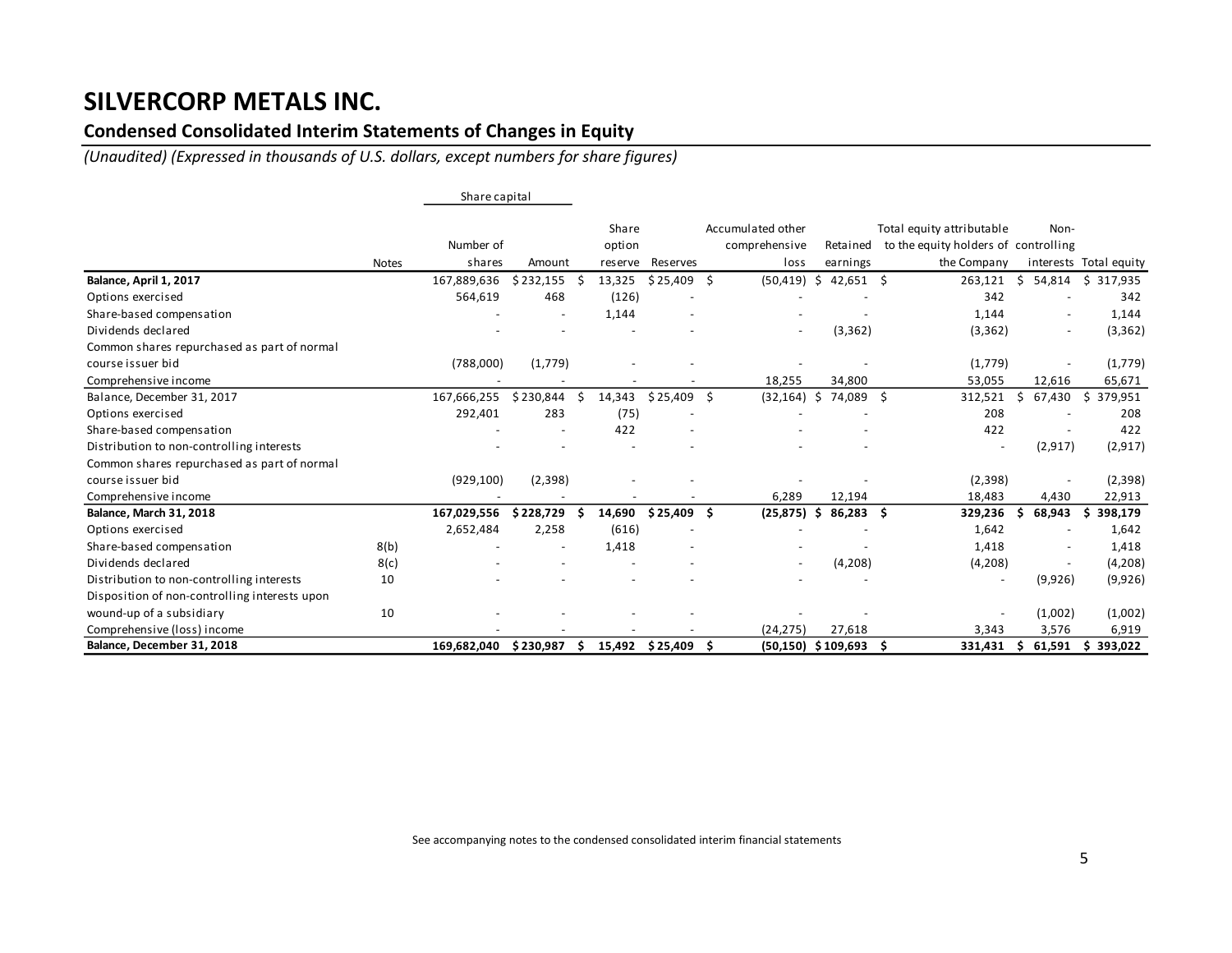### **Notes to Condensed Consolidated Interim Financial Statements as at December 31, 2018 and for three and nine months ended December 31, 2018 and 2017**

*(Unaudited)(Expressed in thousands of U.S. dollars, except numbers for share and per share figures or otherwise stated)*

### **1. CORPORATE INFORMATION**

Silvercorp Metals Inc., along with its subsidiary companies (collectively the "Company"), is a Canadian mining company engaged in the acquisition, exploration, development, and mining of precious and base metal mineral properties. The Company's producing mines and other current exploration and development projects are located in China.

The Company is a publicly listed company incorporated pursuant to the laws of the Province of British Columbia, Canada. The Company's shares are listed on the Toronto Stock Exchange and NYSE American Stock Exchange.

The head office, registered address and records office of the Company are located at 200 Granville Street, Suite 1378, Vancouver, British Columbia, Canada, V6C 1S4.

Operating results for the three and nine months ended December 31, 2018, are not necessarily indicative of the results that may be expected for the year ending March 31, 2019.

### **2. SIGNIFICANT ACCOUNTING POLICIES**

### *(a) Statement of Compliance*

These condensed consolidated interim financial statements have been prepared in accordance with International Accounting Standard 34 – *Interim Financial Reporting ("IAS 34")* of the International Financial Reporting Standards as issued by the International Accounting Standards Board ("IASB"). These condensed consolidated interim financial statements should be read in conjunction with the Company's audited consolidated financial statements for the year ended March 31, 2018. These condensed consolidated interim financial statements follow the same significant accounting policies set out in note 2 to the audited consolidated financial statements for the year ended March 31, 2018 except for the following:

#### *IFRS 9 (2014) – Financial Instruments (amended 2014)*

On April 1, 2018, the Company adopted, retrospectively without restatement, IFRS 9 – Financial Instruments, the final version issued in 2014 by IASB ("IFRS 9 (2014)"). As the Company applied IFRS 9 (2010) effective April 1, 2011, the adoption of IFRS 9 (2014) has no impact on the classification or the carrying value of the Company's financial instruments. IFRS 9 (2014) introduced a single expected credit loss impairment model for the financial assets measured at amortized cost and for debt instrument at fair value through other comprehensive income, which is based on changes in credit quality since initial recognition. The adoption of the expected credit loss impairment model did not have a significant impact on the Company's financial statements. IFRS 9 (2014) change the requirements for hedge effectiveness and consequently for the application of hedge accounting. As the Company does not apply hedge accounting, the adoption of IFRS 9 (2014) with regards to hedge accounting did not impact the Company or its accounting policies.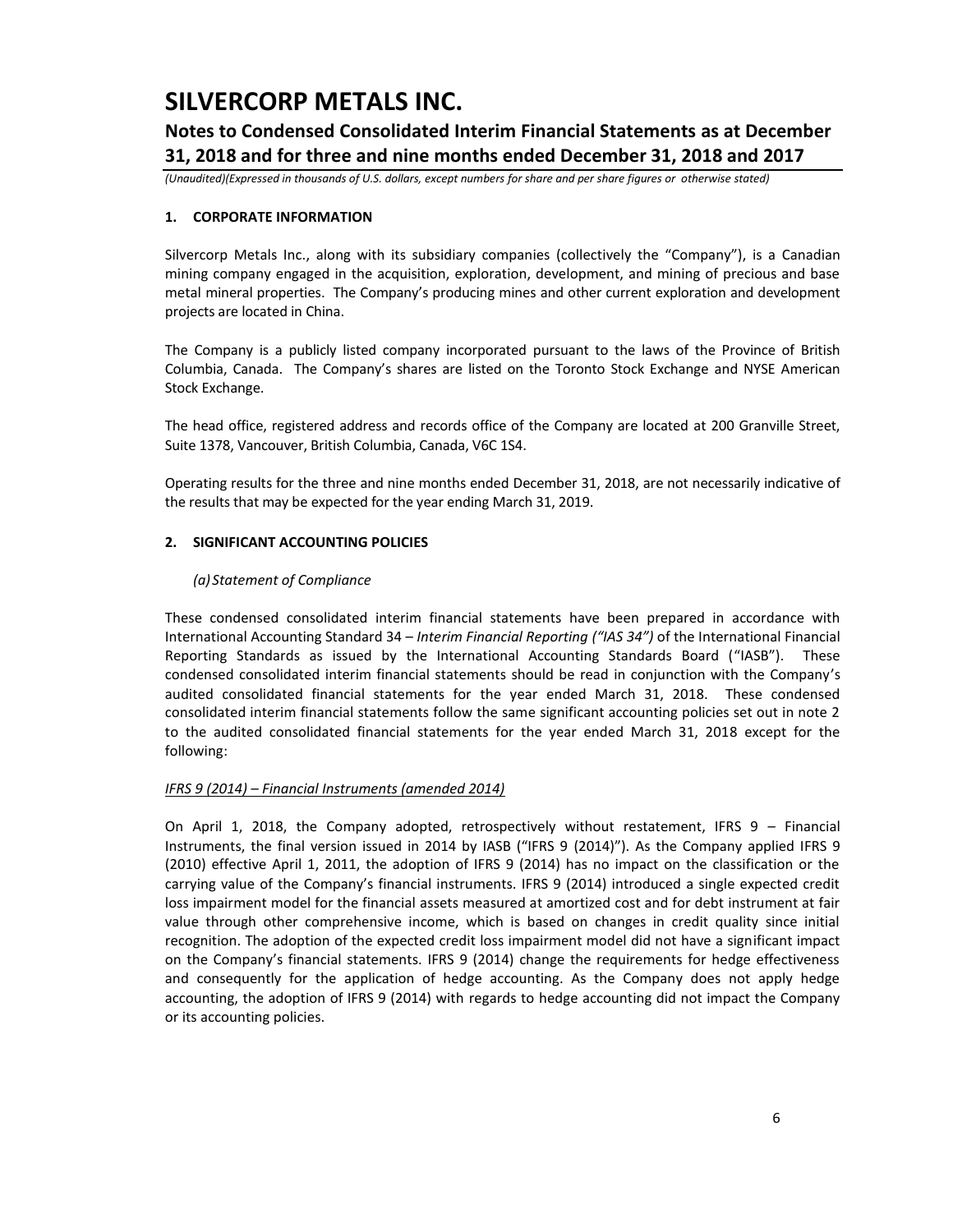## **Notes to Condensed Consolidated Interim Financial Statements as at December 31, 2018 and for three and nine months ended December 31, 2018 and 2017**

*(Unaudited)(Expressed in thousands of U.S. dollars, except numbers for share and per share figures or otherwise stated)*

### *IFRS 15 – Revenue from contracts with customers*

On April 1, 2018, the Company adopted IFRS 15 – Revenue from Contracts with Customers ("IFRS 15") which supersedes IAS 18 – Revenue ("IAS 18"). IFRS 15 establishes a single five-step model framework for determining the nature, amount, timing and uncertainty of revenue and cash flows arising from a contract with a customer. The standard is effective for annual periods beginning on or after January 1, 2018.

IFRS 15 requires entities to recognize revenue when 'control' of goods or services transfers to the customer whereas the previous standard, IAS 18, required entities to recognize revenue when the 'risks and rewards' of the goods or services transfer to the customer. The Company concluded there is no change in the timing of revenue recognition of its concentrate sales under the new standard as the point of transfer of risks and rewards of goods and services and transfer of control occur at the same time. As such, no adjustment was required to the Company's financial statements.

IFRS 15 requires that variable consideration should only be recognized to the extent that it is highly probable that a significant reversal in the amount of cumulative revenue recognized will not occur. The Company concluded that the adjustments relating to the final assay results for the quantity and quality of concentrate sold and the retroactive pricing adjustment for the new pricing terms are not significant and does not constrain the recognition of revenue.

The Company concluded after review of its revenue streams and underlying contracts with customers that the adoption of IFRS 15 has no material impact on the Company's financial statements.

#### *Other narrow scope amendments*

The Company adopted IFRIC 22 – Foreign currency transaction and advanced consideration, and narrow scope amendments to IFRS 2 – Share-based payment, which did not have a material impact on the Company's financial statements.

These condensed consolidated interim financial statements were authorized for issue in accordance with a resolution of the Board of Directors dated on February 13, 2019.

#### *(b)Basis of Consolidation*

These condensed consolidated interim financial statements include the accounts of the Company and its wholly or partially owned subsidiaries.

Subsidiaries are consolidated from the date on which the Company obtains control up to the date of the disposition of control. Control is achieved when the Company has power over the subsidiary, is exposed or has rights to variable returns from its involvement with the subsidiary; and has the ability to use its power to affect its returns.

For non-wholly-owned subsidiaries over which the Company has control, the net assets attributable to outside equity shareholders are presented as "non-controlling interests" in the equity section of the consolidated balance sheets. Net income for the period that is attributable to the non-controlling interests is calculated based on the ownership of the non-controlling interest shareholders in the subsidiary. Adjustments to recognize the non-controlling interests' share of changes to the subsidiary's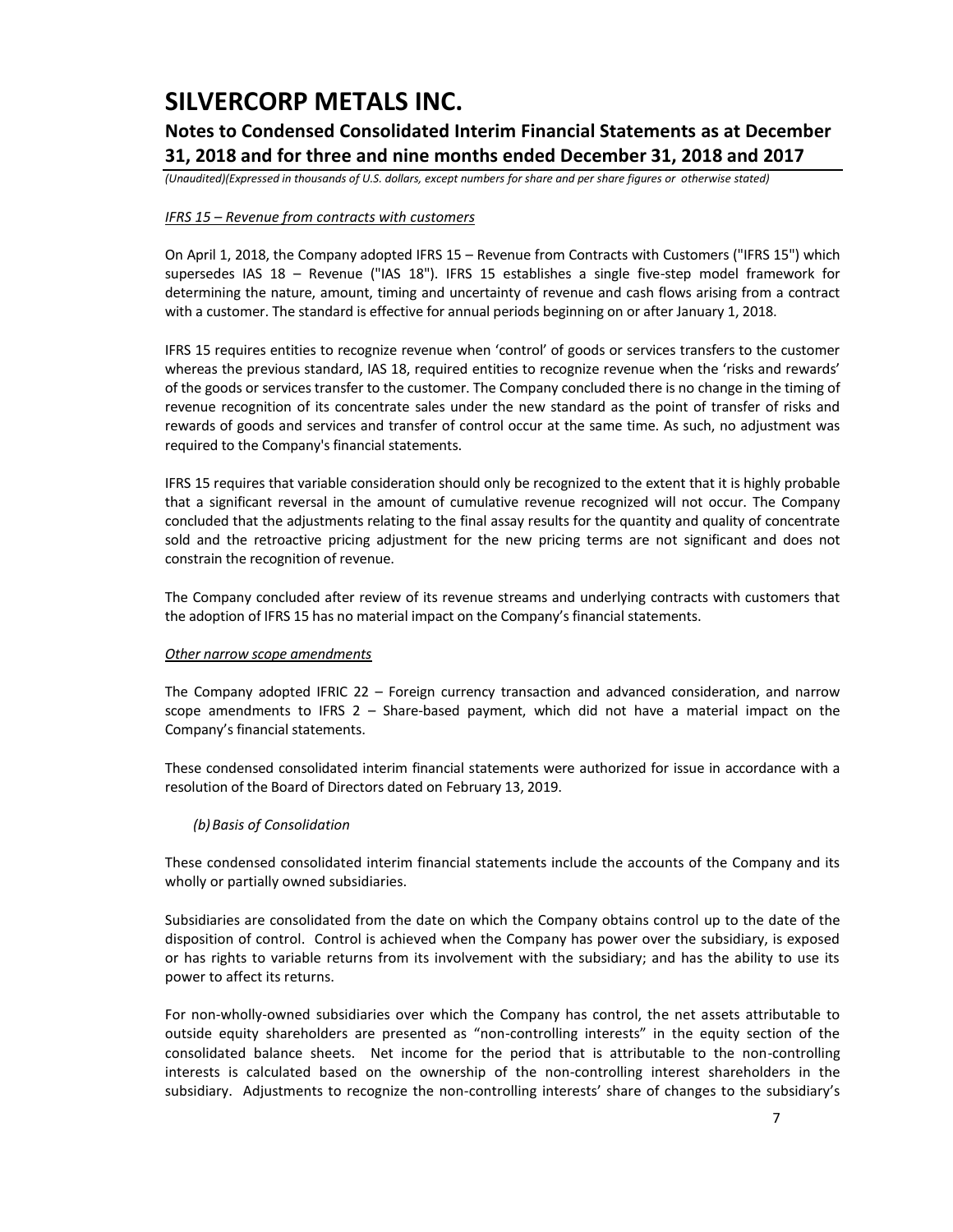### **Notes to Condensed Consolidated Interim Financial Statements as at December 31, 2018 and for three and nine months ended December 31, 2018 and 2017**

*(Unaudited)(Expressed in thousands of U.S. dollars, except numbers for share and per share figures or otherwise stated)*

equity are made even if this results in the non-controlling interests having a deficit balance. Changes in the Company's ownership interest in a subsidiary that do not result in a loss of control are recorded as equity transactions. The carrying amount of non-controlling interests is adjusted to reflect the change in the non-controlling interests' relative interests in the subsidiary and the difference between the adjustment to the carrying amount of non-controlling interest and the Company's share of proceeds received and/or consideration paid is recognized directly in equity and attributed to equity holders of the Company.

Balances, transactions, revenues and expenses between the Company and its subsidiaries are eliminated on consolidation.

Details of the Company's significant subsidiaries which are consolidated are as follows:

|                                                    |                    |               | Proportion of ownership interest held |           |                      |
|----------------------------------------------------|--------------------|---------------|---------------------------------------|-----------|----------------------|
|                                                    |                    | Place of      | December 31,                          | March 31, |                      |
| Name of subsidiaries                               | Principal activity | incorporation | 2018                                  | 2018      | Mineral properties   |
| Silvercorp Metals China Inc.                       | Holding company    | Canada        | 100%                                  | 100%      |                      |
| Silvercorp Metals (China) Inc.                     | Holding company    | China         | 100%                                  | 100%      |                      |
| 0875786 B.C. LTD.                                  | Holding company    | Canada        | 100%                                  | 100%      |                      |
| Fortune Mining Limited                             | Holding company    | BVI (i)       | 100%                                  | 100%      | <b>RZY</b>           |
| Fortune Copper Limited                             | Holding company    | <b>BVI</b>    | 100%                                  | 100%      |                      |
| Fortune Gold Mining Limited                        | Holding company    | <b>BVI</b>    | 100%                                  | 100%      |                      |
| Victor Resources Ltd.                              | Holding company    | <b>BVI</b>    | 100%                                  | 100%      |                      |
| Yangtze Mining Ltd.                                | Holding company    | <b>BVI</b>    | 100%                                  | 100%      |                      |
| Victor Mining Ltd.                                 | Holding company    | <b>BVI</b>    | 100%                                  | 100%      |                      |
| Yangtze Mining (H.K.) Ltd.                         | Holding company    | Hong Kong     | 100%                                  | 100%      |                      |
| Fortune Gold Mining (H.K.) Limited                 | Holding company    | Hong Kong     | 100%                                  | 100%      |                      |
| Wonder Success Limited                             | Holding company    | Hong Kong     | 100%                                  | 100%      |                      |
| Henan Huawei Mining Co. Ltd. ("Henan Huawei")      | Mining             | China         | 80%                                   | 80%       | Ying Mining District |
| Henan Found Mining Co. Ltd. ("Henan Found")        | Mining             | China         | 77.5%                                 | 77.5%     |                      |
| Songxian Gold Mining Co., Ltd. ("SX Gold")         | Mining             | China         | 77.5%                                 | 77.5%     | <b>XHP</b>           |
| Xinshao Yunxiang Mining Co., Ltd. ("Yunxiang")     | Mining             | China         | 70%                                   | 70%       | <b>BYP</b>           |
| Guangdong Found Mining Co. Ltd. (Guangdong Found") | Mining             | China         | 95%                                   | 95%       | GC                   |

(i) British Virgin Island ("BVI")

#### *(c) Accounting standards issued but not yet in effect*

IFRS 16 – *Leases* ("IFRS 16") was issued by the IASB and will replace *Leases* ("IAS 17") and *determining whether an arrangement contains a lease* ("IFRIC 4"). IFRS 16 applies a control model to the identification of leases, distinguishing between a lease and a non-lease component on the basis of whether the customer controls the specific asset. For those contracts that are or contain a lease, IFRS 16 introduces significant changes to the accounting for contracts that are or contain a lease, introducing a single, onbalance sheet accounting model that is similar to current finance lease accounting, with limited exceptions for short-term leases or leases of low value assets. Lessor accounting remains similar to current accounting practice. The standard is effective for annual periods beginning on or after January 1, 2019, with early application permitted for entities that apply IFRS 15. The Company anticipates that the application of IFRS 16 will result in an increase in the recognition of right of use assets and lease liabilities related to leases with terms greater than 12 months on the Consolidated Statements of Financial Position on April 1, 2019. IFRS 16 will further result in increased depreciation and amortization on these rights of use assets and increased interest on these additional lease liabilities. These lease payments will be recorded as financing outflows on the Consolidated Statements of Cash Flows. The Company is currently identifying and collecting data relating to existing lease agreements for Fiscal 2019.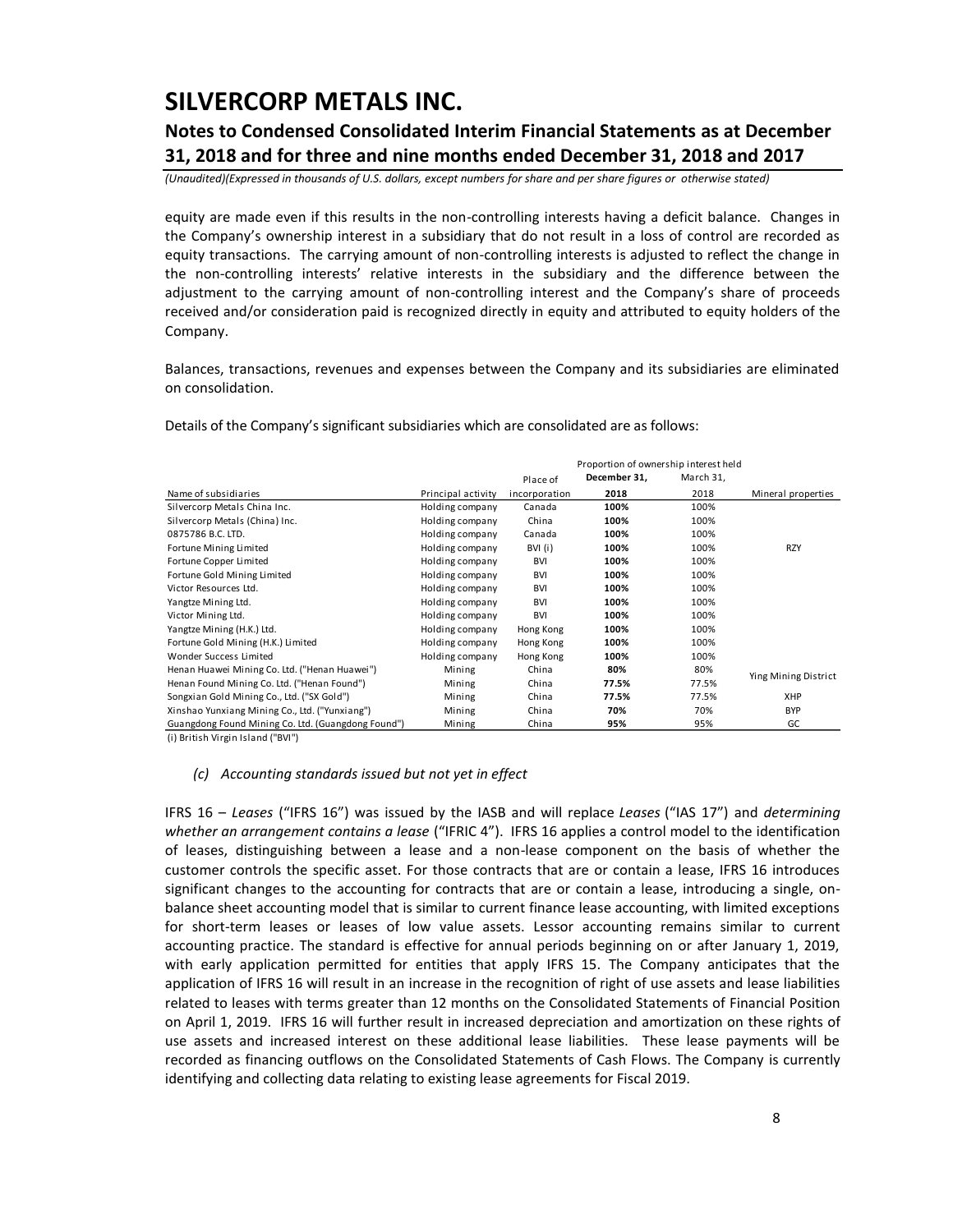### **Notes to Condensed Consolidated Interim Financial Statements as at December 31, 2018 and for three and nine months ended December 31, 2018 and 2017**

*(Unaudited)(Expressed in thousands of U.S. dollars, except numbers for share and per share figures or otherwise stated)*

### **3. INVESTMENT IN AN ASSOCIATE**

New Pacific Metals Corp. ("NUAG") is a Canadian public company listed on the TSX Venture Exchange (symbol: NUAG). NUAG is a related party of the Company by way of two common directors and officers, and the Company accounts for its investment in NUAG using the equity method as it is able to exercise significant influence over the financial and operating policies of NUAG.

As at December 31, 2018, the Company owned 39,280,900 common shares (March 31, 2018 – 39,280,900) of NUAG, representing an ownership interest of 29.8% (March 31, 2018 – 29.8%). The summary of the investment in NUAG common shares and its market value as at the respective balance sheet dates are as follows:

|                                     |            |     |          | Value of NUAG's     |
|-------------------------------------|------------|-----|----------|---------------------|
|                                     | Number of  |     |          | common shares per   |
|                                     | shares     |     | Amount   | quoted market price |
| Balance, April 1, 2017              | 10,806,300 |     | 8,517    | 8,517               |
| Participate in Private placement    | 28,000,000 |     | 23,352   |                     |
| Purchase from open market           | 474,600    |     | 509      |                     |
| Share of net loss                   |            |     | (700)    |                     |
| Share of other comprehensive income |            |     | 461      |                     |
| Impairment recovery                 |            |     | 4,714    |                     |
| Dilution gain                       |            |     | 822      |                     |
| Foreign exchange impact             |            |     | 326      |                     |
| Balance March 31, 2018              | 39,280,900 | - Ś | 38,001   | -Ś<br>50,266        |
| Share of net loss                   |            |     | (212)    |                     |
| Share of other comprehensive income |            |     | 1,157    |                     |
| Foreign exchange impact             |            |     | (2, 125) |                     |
| Balance December 31, 2018           | 39,280,900 | \$. | 36,821   | 41,751<br>S         |
|                                     |            |     |          |                     |

#### **4. OTHER INVESTMENTS**

|                                         | December 31, 2018 | March 31, 2018 |
|-----------------------------------------|-------------------|----------------|
| Equity investments designated as FVTOCI |                   |                |
| Publicly-traded companies               | 7.751             | 6.132          |

*Investments in publicly-traded companies with no significant influence*

Investments in publicly-traded companies represent equity interests of other publicly-trading mining companies that the Company has acquired through the open market or through private placements. These equity interests are for long-term investment purposes and consist of common shares and warrants. As of December 31, 2018, none of the investments held by the Company represented more than 10% of the respective interest of investees.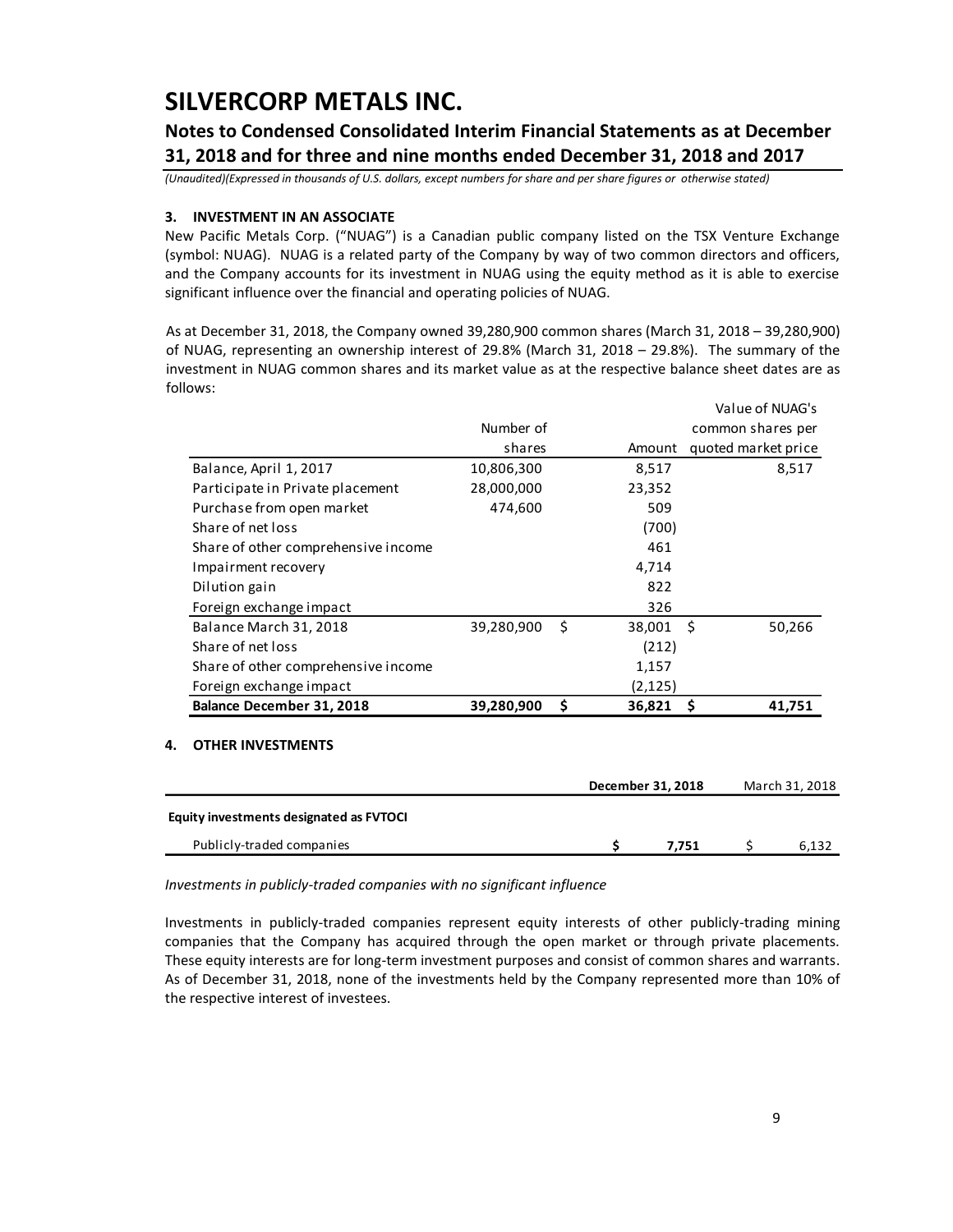### **Notes to Condensed Consolidated Interim Financial Statements as at December 31, 2018 and for three and nine months ended December 31, 2018 and 2017**

*(Unaudited)(Expressed in thousands of U.S. dollars, except numbers for share and per share figures or otherwise stated)*

The continuity of such investments is as follow:

|                                                                  |                   | Accumulated fair value change |
|------------------------------------------------------------------|-------------------|-------------------------------|
|                                                                  | <b>Fair value</b> | included in OCI               |
| April 1, 2017                                                    | 1,207             | (6, 233)                      |
| Change in fair value on equity investments designated as FVTOCI  | 378               | 378                           |
| Equity investments received as consideration for disposal of NSR | 4,320             |                               |
| Impact of foreign currency translation                           | 227               |                               |
| March 31, 2018                                                   | 6.132             | (5,855)                       |
| Change in fair value on equity investments designated as FVTOCI  | 2,042             | 2,042                         |
| Impact of foreign currency translation                           | (423)             |                               |
| December 31, 2018                                                | 7,751             | (3,813)                       |

#### **5. PLANT AND EQUIPMENT**

Plant and equipment consist of:

|                                                       |    | Land use rights |    | Office        |     |                |               | Motor        |               | Construction |      |           |
|-------------------------------------------------------|----|-----------------|----|---------------|-----|----------------|---------------|--------------|---------------|--------------|------|-----------|
| Cost                                                  |    | and building    |    | equipment     |     | Machinery      |               | vehicles     |               | in progress  |      | Total     |
| Balance as at April 1, 2017                           | Ś. | 94.484          | Ś  | 5,964         | Ŝ.  | $26.352$ \$    |               | 6.131        | Ŝ.            | $2,143$ \$   |      | 135,074   |
| Additions                                             |    | 1,497           |    | 1,156         |     | 1.084          |               | 559          |               | 1,540        |      | 5,836     |
| Disposals                                             |    | (246)           |    | (194)         |     | (298)          |               | (515)        |               |              |      | (1,253)   |
| Reclassification of asset groups <sup>(1)</sup>       |    | 344             |    |               |     | 4              |               |              |               | (348)        |      |           |
| Impact of foreign currency translation                |    | 9.086           |    | 829           |     | 2,271          |               | 555          |               | 267          |      | 13,008    |
| Balance as at March 31, 2018                          | Ś. | 105,165 \$      |    | $7,755$ \$    |     | 29,413 \$      |               | $6,730$ \$   |               | $3,602$ \$   |      | 152,665   |
| Additions                                             |    | 971             |    | 419           |     | 2,123          |               | 769          |               | 3,354        |      | 7,636     |
| Disposals                                             |    | (317)           |    | (107)         |     | (493)          |               | (270)        |               |              |      | (1, 187)  |
| Reclassification of asset groups <sup>(1)</sup>       |    | 48              |    |               |     |                |               |              |               | (48)         |      |           |
| Impact of foreign currency translation                |    | (9,016)         |    | (622)         |     | (2,588)        |               | (592)        |               | (400)        |      | (13, 218) |
| Ending balance as at December 31, 2018                | \$ | $96,851$ \$     |    | 7,445         | \$. | 28,455         | \$.           | $6,637$ \$   |               | $6,508$ \$   |      | 145,896   |
| Impairment, accumulated depreciation and amortization |    |                 |    |               |     |                |               |              |               |              |      |           |
| Balance as at April 1, 2017                           | \$ | $(42,706)$ \$   |    | $(4,666)$ \$  |     | $(17,520)$ \$  |               | $(4,928)$ \$ |               | $(53)$ \$    |      | (69, 873) |
| Disposals                                             |    | 68              |    | 175           |     | 208            |               | 440          |               |              |      | 891       |
| Depreciation and amortization                         |    | (3, 180)        |    | (438)         |     | (1,643)        |               | (390)        |               |              |      | (5,651)   |
| Impact of foreign currency translation                |    | (4, 198)        |    | (383)         |     | (1,768)        |               | (467)        |               | (5)          |      | (6,821)   |
| Balance as at March 31, 2018                          | \$ | $(50,016)$ \$   |    | $(5,312)$ \$  |     | $(20, 723)$ \$ |               | $(5,345)$ \$ |               | $(58)$ \$    |      | (81, 454) |
| Disposals                                             |    | 128             |    | 90            |     | 309            |               | 243          |               |              |      | 770       |
| Depreciation and amortization                         |    | (2, 374)        |    | (385)         |     | (1,208)        |               | (251)        |               |              |      | (4,218)   |
| Impact of foreign currency translation                |    | 4,331           |    | 415           |     | 1,823          |               | 459          |               | 5            |      | 7,033     |
| Ending balance as at December 31, 2018                | Ś. | (47,931) \$     |    | $(5, 192)$ \$ |     | (19,799) \$    |               | $(4,894)$ \$ |               | $(53)$ \$    |      | (77, 869) |
| <b>Carrying amounts</b>                               |    |                 |    |               |     |                |               |              |               |              |      |           |
| Balance as at March 31, 2018                          | ς. | 55,149          | Ś  | 2,443         | Ś.  | 8,690          | <sup>\$</sup> | 1,385        | <sup>\$</sup> | 3,544        | Ŝ.   | 71,211    |
| Ending balance as at December 31, 2018                | \$ | 48,920          | \$ | 2,253         | \$  | 8,656          | \$            | 1,743        | \$            | 6,455        | - \$ | 68,027    |

 $<sup>(1)</sup>$  when an asset is available for use, it is reclassified from construction in progress to one of the appropriate plant and equipment categories.</sup>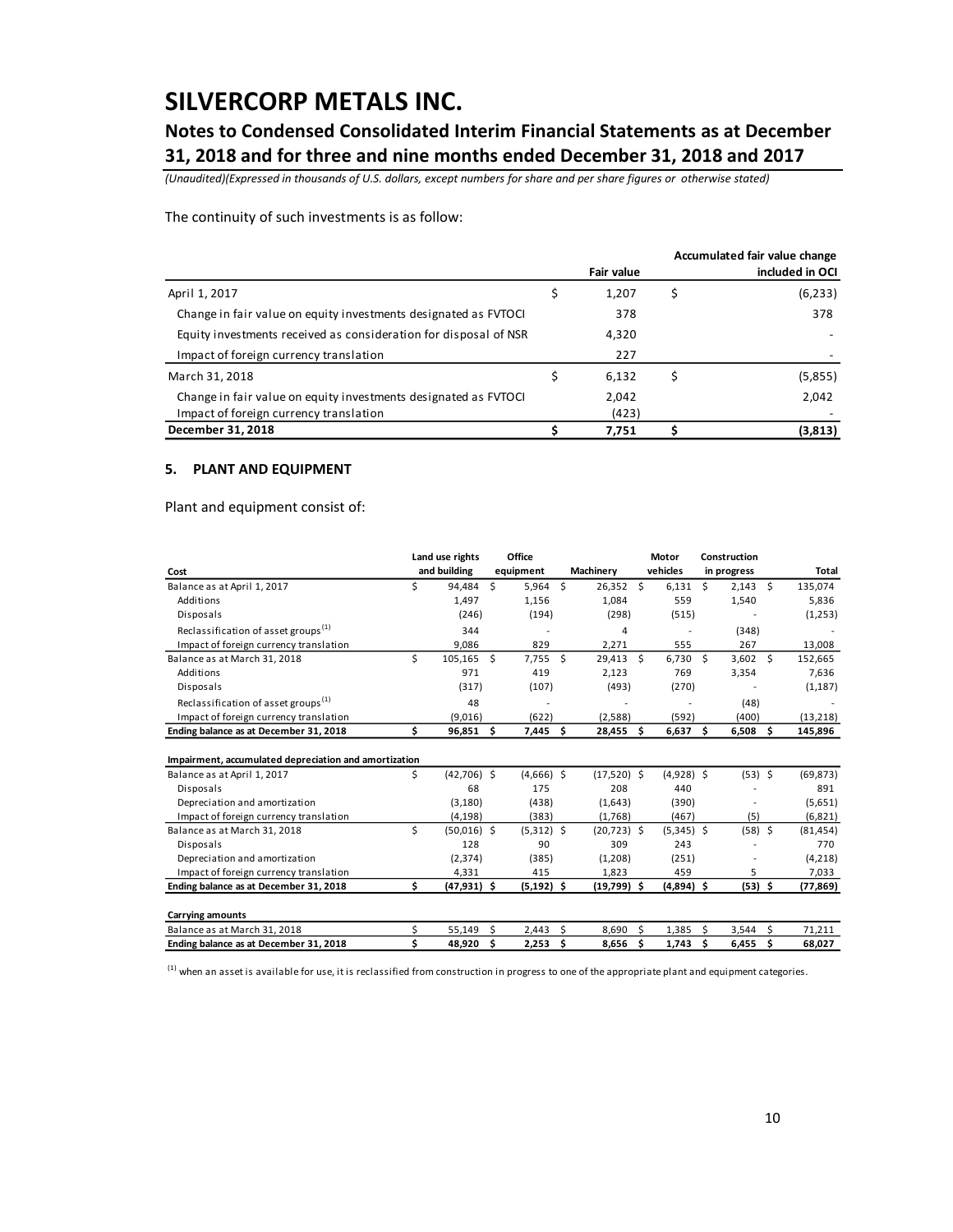## **Notes to Condensed Consolidated Interim Financial Statements as at December 31, 2018 and for three and nine months ended December 31, 2018 and 2017**

*(Unaudited)(Expressed in thousands of U.S. dollars, except numbers for share and per share figures or otherwise stated)*

| Carrying amounts as at December 31, 2018 |   | <b>Ying Mining District</b> |    | <b>BYP</b> |   | GC        |     | Other          |    | Total  |
|------------------------------------------|---|-----------------------------|----|------------|---|-----------|-----|----------------|----|--------|
| Land use rights and building             | Ś | 33,187                      | Ŝ  | 2,164      | Ŝ | 12,642    | - Ś | 927            | Ŝ. | 48,920 |
| Office equipment                         |   | 1,779                       |    | 36         |   | 212       |     | 226            |    | 2,253  |
| Machinery                                |   | 6,155                       |    | 266        |   | 2,105     |     | 130            |    | 8,656  |
| Motor vehicles                           |   | 1,554                       |    | 27         |   | 143       |     | 19             |    | 1,743  |
| Construction in progress                 |   | 4,596                       |    | 1,797      |   | 62        |     |                |    | 6,455  |
| Total                                    |   | 47,271                      | \$ | 4,290      | s | 15,164    | \$  | 1,302          | S  | 68,027 |
| Carrying amounts as at March 31, 2018    |   | <b>Ying Mining District</b> |    | <b>BYP</b> |   | GC        |     | Other          |    | Total  |
| Land use rights and building             | Ś | 37,432 \$                   |    | $2,527$ \$ |   | 14,039 \$ |     | $1,151$ \$     |    | 55,149 |
| Office equipment                         |   | 2,053                       |    | 46         |   | 168       |     | 176            |    | 2,443  |
| Machinery                                |   | 5,649                       |    | 339        |   | 2,652     |     | 50             |    | 8,690  |
| Motor vehicles                           |   | 1,270                       |    | 33         |   | 80        |     | $\overline{2}$ |    | 1,385  |
| Construction in progress                 |   | 1,529                       |    | 1,966      |   | 49        |     |                |    | 3,544  |
|                                          |   |                             |    |            |   |           |     |                |    |        |

#### **6. MINERAL RIGHTS AND PROPERTIES**

| Carrying amounts as at December 31, 2018                                                                                                                                                                                                                                                                                         |          | <b>Ying Mining District</b>     | BYP                                  |                     | GC           |                  | Other                                        |                    | Total                  |
|----------------------------------------------------------------------------------------------------------------------------------------------------------------------------------------------------------------------------------------------------------------------------------------------------------------------------------|----------|---------------------------------|--------------------------------------|---------------------|--------------|------------------|----------------------------------------------|--------------------|------------------------|
| Land use rights and building                                                                                                                                                                                                                                                                                                     | \$       | 33,187<br>-S                    | 2,164                                | \$                  | 12,642       | -\$              | 927                                          | \$.                | 48,920                 |
| Office equipment                                                                                                                                                                                                                                                                                                                 |          | 1,779                           | 36                                   |                     | 212          |                  | 226                                          |                    | 2,253                  |
| Machinery                                                                                                                                                                                                                                                                                                                        |          | 6,155                           | 266                                  |                     | 2,105        |                  | 130                                          |                    | 8,656                  |
| Motor vehicles                                                                                                                                                                                                                                                                                                                   |          | 1,554                           | 27                                   |                     | 143          |                  | 19                                           |                    | 1,743                  |
| Construction in progress                                                                                                                                                                                                                                                                                                         |          | 4,596                           | 1,797                                |                     | 62           |                  |                                              |                    | 6,455                  |
| Total                                                                                                                                                                                                                                                                                                                            | \$       | \$<br>47,271                    | 4,290                                | \$                  | 15,164       | \$               | 1,302                                        | $\pmb{\mathsf{s}}$ | 68,027                 |
| Carrying amounts as at March 31, 2018                                                                                                                                                                                                                                                                                            |          | <b>Ying Mining District</b>     | <b>BYP</b>                           |                     | GC           |                  | Other                                        |                    | Total                  |
| Land use rights and building                                                                                                                                                                                                                                                                                                     | \$       | 37,432<br>\$.                   | 2,527                                | \$                  | 14,039       | \$               | 1,151                                        | \$                 | 55,149                 |
| Office equipment                                                                                                                                                                                                                                                                                                                 |          | 2,053                           | 46                                   |                     | 168          |                  | 176                                          |                    | 2,443                  |
| Machinery                                                                                                                                                                                                                                                                                                                        |          | 5,649                           | 339                                  |                     | 2,652        |                  | 50                                           |                    | 8,690                  |
| Motor vehicles                                                                                                                                                                                                                                                                                                                   |          | 1,270                           | 33                                   |                     | 80           |                  | 2                                            |                    | 1,385                  |
| Construction in progress<br>Total                                                                                                                                                                                                                                                                                                | \$       | 1,529<br>47,933<br>\$           | 1,966<br>4,911                       | \$                  | 49<br>16,988 | \$               | 1,379                                        | \$                 | 3,544<br>71,211        |
| During the three and nine months ended December 31, 2018, certain plant and equipment were disposed<br>for proceeds of \$nil and \$29, respectively (three and nine months ended December 31, 2017 - \$nil and \$19,<br>respectively) and loss of \$254 and \$388, respectively (three and nine months ended December 31, 2017 - |          |                                 |                                      |                     |              |                  |                                              |                    |                        |
| <b>MINERAL RIGHTS AND PROPERTIES</b><br>6.<br>Mineral rights and properties consist of:                                                                                                                                                                                                                                          |          |                                 |                                      |                     |              |                  |                                              |                    |                        |
|                                                                                                                                                                                                                                                                                                                                  |          |                                 | Producing and development properties |                     |              |                  | <b>Exploration and evaluation properties</b> |                    |                        |
| Cost                                                                                                                                                                                                                                                                                                                             |          | <b>Ying Mining District</b>     | <b>BYP</b>                           | GC                  |              | XHP              |                                              | <b>RZY</b>         | Total                  |
| Balance as at April 1, 2017                                                                                                                                                                                                                                                                                                      | \$       | 234,847 \$                      | 63,746<br>-S                         | 103,202             | \$           | 19.906           | - \$<br>174                                  | -\$                | 421.875                |
| Capitalized expenditures<br>Environmental rehabiliation                                                                                                                                                                                                                                                                          |          | 20,125<br>(589)                 | 14<br>(52)                           | 323<br>(36)         |              | 231<br>(17)      |                                              | $\overline{a}$     | 20,693<br>(694)        |
| Foreign currecy translation impact                                                                                                                                                                                                                                                                                               |          | 23,351                          | 1,346                                | 9,755               |              | 1,904            |                                              | 6                  | 36,362                 |
| Balance as at March 31, 2018<br>Capitalized expenditures                                                                                                                                                                                                                                                                         | \$       | 277,734<br>-\$<br>19,185        | 65,054<br>\$<br>100                  | 113,244<br>801      | \$           | 22,024 \$<br>223 | 180                                          | $\zeta$            | 478,236<br>20,309      |
| Foreign currecy translation impact                                                                                                                                                                                                                                                                                               |          | (24, 300)                       | (1, 328)                             | (9,689)             |              | (1,893)          |                                              | (10)               | (37, 220)              |
| Ending balance as at December 31, 2018                                                                                                                                                                                                                                                                                           | \$       | 272,619                         | 63,826                               | 104,356             | Ś            | 20,354           | 170<br>\$                                    | .\$                | 461,325                |
| Impairment and accumulated depletion                                                                                                                                                                                                                                                                                             |          |                                 |                                      |                     |              |                  |                                              |                    |                        |
| Balance as at April 1, 2017                                                                                                                                                                                                                                                                                                      | \$       | $(64, 157)$ \$                  | $(56,891)$ \$                        | (74, 547)           | -\$          | $(19,906)$ \$    |                                              | $(174)$ \$         | (215, 675)             |
| Depletion<br>Foreign currecy translation impact                                                                                                                                                                                                                                                                                  |          | (12, 196)<br>(6, 746)           | (693)                                | (1,837)<br>(7, 111) |              | (1,892)          |                                              | (6)                | (14, 033)<br>(16, 448) |
| Balance as at March 31, 2018                                                                                                                                                                                                                                                                                                     | \$       | $(83,099)$ \$                   | $(57,584)$ \$                        | $(83, 495)$ \$      |              | $(21,798)$ \$    | (180)                                        | $\mathsf{\hat{S}}$ | (246, 156)             |
| Depletion<br>Foreign currecy translation impact                                                                                                                                                                                                                                                                                  |          | (10, 701)<br>7,415              | 684                                  | (1,765)<br>7,164    |              | 1,867            |                                              | 10                 | (12, 466)<br>17,140    |
| Ending balance as at December 31, 2018                                                                                                                                                                                                                                                                                           | \$       | (86, 385)                       | (56,900)<br>Ŝ                        | (78,096)            | \$           | (19,931)         | (170)<br>\$                                  | Ś.                 | (241, 482)             |
| <b>Carrying amounts</b>                                                                                                                                                                                                                                                                                                          |          |                                 |                                      |                     |              |                  |                                              |                    |                        |
| Balance as at March 31, 2018<br>Ending balance as at December 31, 2018                                                                                                                                                                                                                                                           | \$<br>\$ | 194,635<br>-\$<br>186,234<br>\$ | 7,470<br>\$<br>\$<br>6,926           | 29,749<br>26,260    | \$<br>\$     | 226<br>423       | \$.<br>\$                                    | \$<br>Ś            | 232,080<br>219,843     |
| <b>BANK LOAN</b>                                                                                                                                                                                                                                                                                                                 |          |                                 |                                      |                     |              |                  |                                              |                    |                        |
| Balance, April 1, 2018                                                                                                                                                                                                                                                                                                           |          |                                 |                                      |                     |              |                  | \$                                           |                    | Total                  |
|                                                                                                                                                                                                                                                                                                                                  |          |                                 |                                      |                     |              |                  |                                              |                    |                        |
| Addition                                                                                                                                                                                                                                                                                                                         |          |                                 |                                      |                     |              |                  |                                              |                    | 4,527                  |
| Interest accrued                                                                                                                                                                                                                                                                                                                 |          |                                 |                                      |                     |              |                  |                                              |                    | 104                    |
| Interest paid                                                                                                                                                                                                                                                                                                                    |          |                                 |                                      |                     |              |                  |                                              |                    | (96)                   |
| Foreign exchange impact                                                                                                                                                                                                                                                                                                          |          |                                 |                                      |                     |              |                  |                                              |                    | (169)                  |
| Balance, December 31, 2018                                                                                                                                                                                                                                                                                                       |          |                                 |                                      |                     |              |                  | \$                                           |                    | 4,366                  |
|                                                                                                                                                                                                                                                                                                                                  |          |                                 |                                      |                     |              |                  |                                              | 11                 |                        |

#### **7. BANK LOAN**

|                            | Total |
|----------------------------|-------|
| Balance, April 1, 2018     |       |
| Addition                   | 4,527 |
| Interest accrued           | 104   |
| Interest paid              | (96)  |
| Foreign exchange impact    | (169) |
| Balance, December 31, 2018 | 4,366 |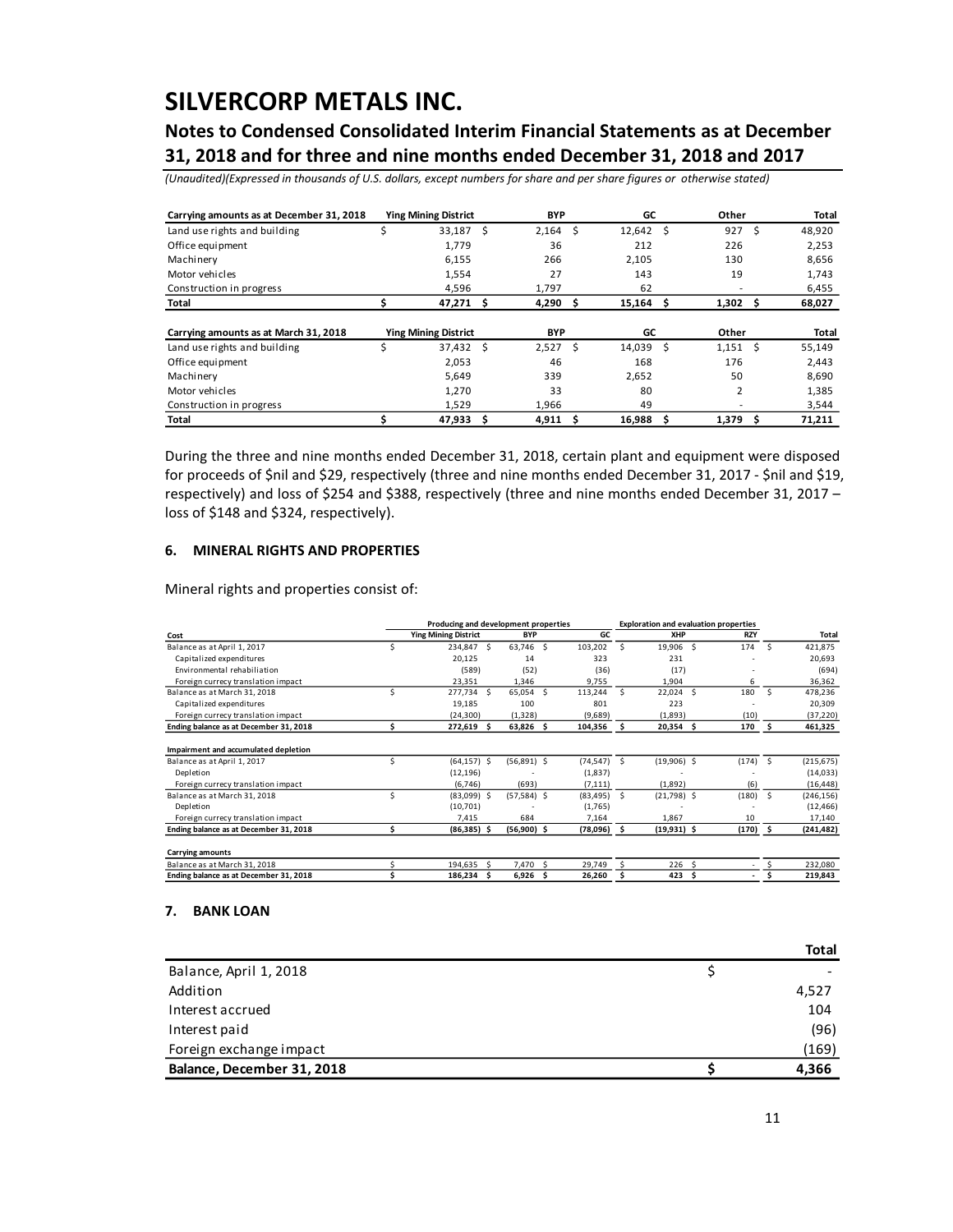### **Notes to Condensed Consolidated Interim Financial Statements as at December 31, 2018 and for three and nine months ended December 31, 2018 and 2017**

*(Unaudited)(Expressed in thousands of U.S. dollars, except numbers for share and per share figures or otherwise stated)*

On June 14, 2018, the Company's 77.5% owned subsidiary Henan Found borrowed a loan of \$4,527 (RMB ¥30 million) from Bank of China. The loan bears Chinese prevailing loan prime interest rate and matures on June 14, 2019. As of December 31, 2018, the Chinese prevailing loan prime interest rate was 4.35%. For the three and nine months ended December 31, 2018, interests of \$49 and \$104, respectively (three and nine months ended December 31, 2017 - \$nil) were accrued and expensed through finance costs (see note 14).

### **8. SHARE CAPITAL**

### *(a) Authorized*

Unlimited number of common shares without par value. All shares issued as at December 31, 2018 were fully paid.

### *(b) Stock options*

The Company has a stock option plan which allows for the maximum number of common shares to be reserved for issuance on the exercise of options granted under the stock option plan to be a rolling 10% of the issued and outstanding common shares from time to time. The maximum exercise period may not exceed 10 years from the date of the grant of the options to employees, officers, and consultants. The following is a summary of option transactions:

|                            |                  | Weighted average |                    |
|----------------------------|------------------|------------------|--------------------|
|                            |                  |                  | exercise price per |
|                            | Number of shares |                  | share CAD\$        |
| Balance, April 1, 2017     | 7,679,507        | \$               | 1.97               |
| Option granted             | 2,192,500        |                  | 3.30               |
| Options exercised          | (857, 020)       |                  | 0.81               |
| Options forfeited          | (195, 626)       |                  | 3.00               |
| Options expired            | (672,562)        |                  | 5.25               |
| Balance, March 31, 2018    | 8,146,799        | \$               | 2.15               |
| Option granted             | 1,815,000        |                  | 3.10               |
| Options exercised          | (2,652,484)      |                  | 0.82               |
| Options forfeited          | (114, 075)       |                  | 3.38               |
| Options expired            | (385,812)        |                  | 3.36               |
| Balance, December 31, 2018 | 6,809,428        |                  | 2.84               |

During the nine months ended December 31, 2018, a total of 1,815,000 options with a life of three years were granted to directors, officers, and employees at exercise prices of CAD\$3.40 and CAD\$2.60 per share subject to a vesting schedule over a two-year term with 25% of the options vesting every six months from the date of grant.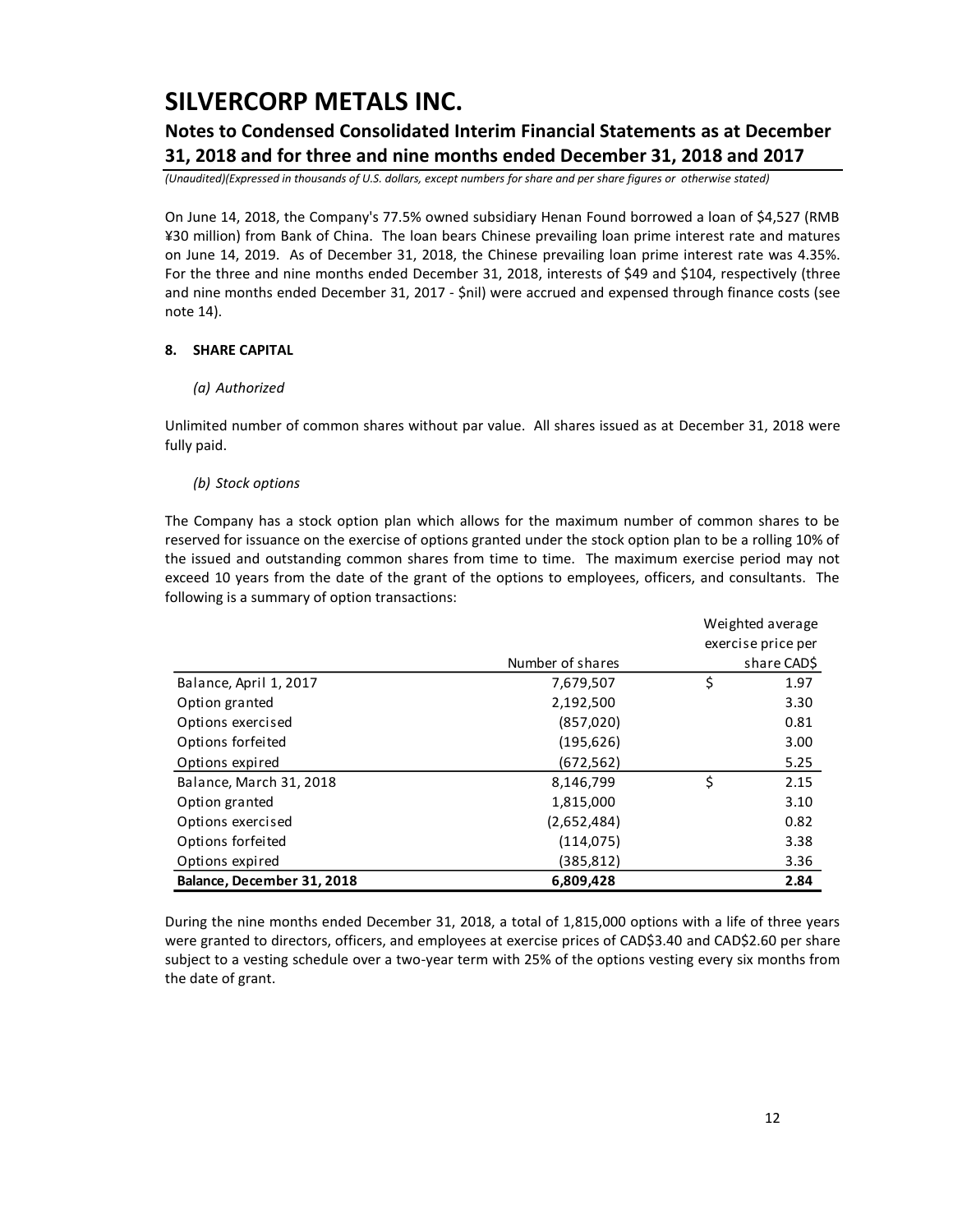### **Notes to Condensed Consolidated Interim Financial Statements as at December 31, 2018 and for three and nine months ended December 31, 2018 and 2017**

*(Unaudited)(Expressed in thousands of U.S. dollars, except numbers for share and per share figures or otherwise stated)*

The fair value of stock options granted during the nine months ended December 31, 2018 was calculated as of the date of grant using the Black-Scholes option pricing model with the following weighted average assumptions:

|                                               | Nine months ended December 31, |            |  |  |  |
|-----------------------------------------------|--------------------------------|------------|--|--|--|
|                                               | 2018                           | 2017       |  |  |  |
| Risk free interest rate                       | 2.16%                          | 1.54%      |  |  |  |
| Expected life of option in years              | 2.27 years                     | 2.25 years |  |  |  |
| Expected volatility                           | 58%                            | 72%        |  |  |  |
| Expected dividend yield                       | 2.10%                          | 1.17%      |  |  |  |
| Estimated forfeiture rate                     | 10%                            | 10%        |  |  |  |
| Weighted average share price at date of grant | \$3.10                         | \$3.36     |  |  |  |

The weighted average grant date fair value of the options granted during the nine months ended December 31, 2018 was CAD\$1.00 (nine months ended December 31, 2017 – CAD\$1.33). Volatility was determined based on the historical volatility of the Company's shares over the estimated life of stock options. For the three and nine months ended December 31, 2018, a total of \$506 and \$1,418, respectively (three and nine months ended December 31, 2017 - \$458 and \$1,144, respectively) in sharebased compensation expense was recognized and included in the general and administrative expenses on the condensed consolidated interim statements of income.

|                   | Number of options |                                    |         |                   |                               | Weighted   |
|-------------------|-------------------|------------------------------------|---------|-------------------|-------------------------------|------------|
|                   | outstanding at    | Weighted average                   |         | Weighted average  | Number of options             | average    |
| Exercise price in |                   | December 31, remaining contractual |         | exercise price in | exercisable at exercise price |            |
| CAD\$             | 2018              | life (Years)                       |         | CAD\$             | December 31, 2018             | in CAD\$   |
| 1.43              | 1,259,260         | 1.42                               | $\zeta$ | 1.43              | 1,259,260                     | 1.43       |
| 1.75              | 340,000           | 0.41                               | Ś       | 1.75              | 340,000                       | 1.75       |
| 1.76              | 221,168           | 0.79                               | Ś       | 1.76              | 221,168                       | 1.76       |
| 2.60              | 685,000           | 2.88                               | \$      | 2.60              |                               |            |
| 2.98              | 118,500           | 0.06                               | Ś       | 2.98              | 118,500                       | 2.98       |
| 3.23              | 1,032,500         | 2.20                               | Ś       | 3.23              | 258,125                       | 3.23       |
| 3.36              | 1,010,000         | 1.75                               | Ś       | 3.36              | 500,000                       | 3.36       |
| 3.40              | 1,130,000         | 2.65                               | Ś       | 3.40              |                               |            |
| 3.63              | 840,000           | 1.05                               | Ś       | 3.63              | 630,000                       | 3.63       |
| 4.34              | 143,000           | 0.71                               | Ś       | 4.34              | 143,000                       | 4.34       |
| 5.58              | 30,000            | 1.15                               | Ś       | 5.58              | 22,500                        | 5.58       |
| $$1.43 - 5.58$    | 6,809,428         | 1.78                               | \$      | 2.49              | 3,492,553                     | \$<br>2.49 |

The following table summarizes information about stock options outstanding at December 31, 2018:

Subsequent to December 31, 2018, a total of 11,600 options with a price range from CAD\$1.43 to CAD\$1.76 were exercised and a total of 118,500 options with an exercise price of CAD\$2.98 expired.

### *(c) Cash dividends declared*

During the three and nine months ended December 31, 2018, dividends of \$1,933 and \$4,028, respectively (three and nine months ended December 31, 2017 - \$1,683 and \$3,362, respectively) were declared and paid.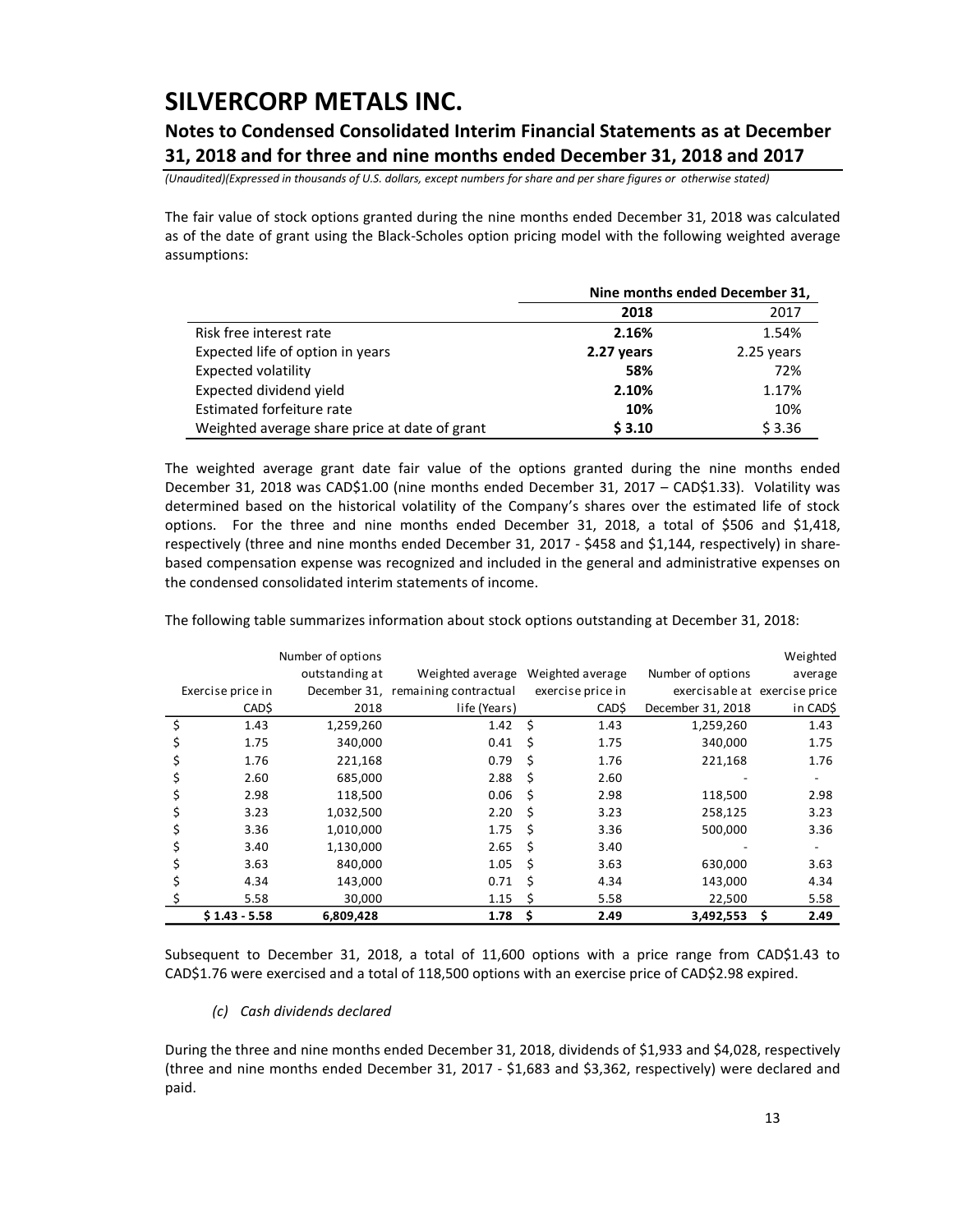## **Notes to Condensed Consolidated Interim Financial Statements as at December 31, 2018 and for three and nine months ended December 31, 2018 and 2017**

*(Unaudited)(Expressed in thousands of U.S. dollars, except numbers for share and per share figures or otherwise stated)*

### **9. ACCUMULATED OTHER COMPREHENSIVE INCOME**

|                                                                 | December 31, 2018 | March 31, 2018 |
|-----------------------------------------------------------------|-------------------|----------------|
| Change in fair value on equity investments designated as FVTOCI | $(35,466)$ \$     | (37,508)       |
| Share of other comprehensive income in associate                | 1.438             | 281            |
| Currency translation adjustment                                 | (16.122)          | 11,352         |
| Balance, end of the period                                      | (50, 150)         | (25, 875)      |

The unrealized loss on equity investments designated as FVTOCI, share of other comprehensive income in associate and currency translation adjustment are net of tax of \$nil for all periods presented.

### **10. NON-CONTROLLING INTERESTS**

The continuity of non-controlling interests is summarized as follows:

|                                            |    | Henan   |   | Henan   | Guangdong |                          |  |              |   |                          |   |          |
|--------------------------------------------|----|---------|---|---------|-----------|--------------------------|--|--------------|---|--------------------------|---|----------|
|                                            |    | Found   |   | Huawei  |           | Yunxiang                 |  | Found        |   | SX Gold                  |   | Total    |
| Balance, April 1, 2017                     | S. | 53,812  | S | 4,084   | S.        | $3,664$ \$               |  | (2,848)      | S | (3,898)                  |   | 54,814   |
| Share of net income (loss)                 |    | 10,230  |   | 1,313   |           | (374)                    |  | 341          |   | 392                      |   | 11,902   |
| Share of other comprehensive income (loss) |    | 4,476   |   | 512     |           | 242                      |  | (38)         |   | (48)                     |   | 5,144    |
| Distributions                              |    | (2,917) |   | ٠       |           | ٠                        |  |              |   | $\overline{\phantom{a}}$ |   | (2, 917) |
| Balance, March 31, 2018                    | S. | 65,601  |   | 5,909   | -S        | $3,532 \quad $$          |  | (2, 545)     | Ŝ | (3,554)                  |   | 68,943   |
| Share of net income (loss)                 |    | 8.022   |   | 655     |           | (304)                    |  | 273          |   | (157)                    |   | 8,489    |
| Share of other comprehensive (loss) income |    | (4,930) |   | (429)   |           | (193)                    |  | 602          |   | 37                       |   | (4, 913) |
| Distributions                              |    | (8,910) |   | (1,016) |           | $\overline{\phantom{a}}$ |  |              |   | ٠                        |   | (9,926)  |
| Disposition upon wound-up of a subsidiary  |    |         |   |         |           | ٠                        |  | (1,002)      |   | ۰                        |   | (1,002)  |
| Balance, December 31, 2018                 |    | 59,783  |   | 5,119   |           | $3,035$ \$               |  | $(2,672)$ \$ |   | (3,674)                  | s | 61,591   |

As at December 31, 2018, non-controlling interests in Henan Found, Henan Huawei, Yunxiang, Guangdong Found and SX Gold were 22.5%, 20%, 30%, 5% and 22.5%, respectively.

Henan Non-ferrous Geology Minerals Ltd. ("Henan Non-ferrous") is the 17.5% equity interest holder of Henan Found. During the three and nine months ended December 31, 2018, Henan Found declared and paid dividends of \$2,560 and \$6,930, respectively to Henan Non-ferrous (three and nine months ended December 31, 2017 – \$nil and \$3,804, respectively).

Henan Xinxiangrong Mining Ltd. ("Henan Xinxiangrong") is the 5% equity interest holder of Henan Found. During the three and nine months ended December 31, 2018, Henan Found declared and paid dividends of \$732 and \$1,980, respectively to Henan Xinxiangrong (three and nine months ended December 31, 2017 – \$nil and \$1,087, respectively).

Henan Xinhui Mining Co., Ltd. ("Henan Xinhui") is the 20% equity interest holder of Henan Huawei. During the three and nine months ended December 31, 2018, Henan Huawei declared and paid dividends of \$nil and \$1,016, respectively to Henan Xinhui (three and nine months ended December 31, 2017 – \$nil).

GRT Mining Investment (Beijing) Co., Ltd. ("GRT") is the 5% equity holder of Guangdong Found and a related party of the Company as it is controlled by a relative of an officer and director of the Company. In October 2018, the Company exercised its first right of refusal and entered into an agreement with GRT to acquire its 4% ownership in Guangdong Found for cash consideration of \$2.2 million (RMB¥15 million). As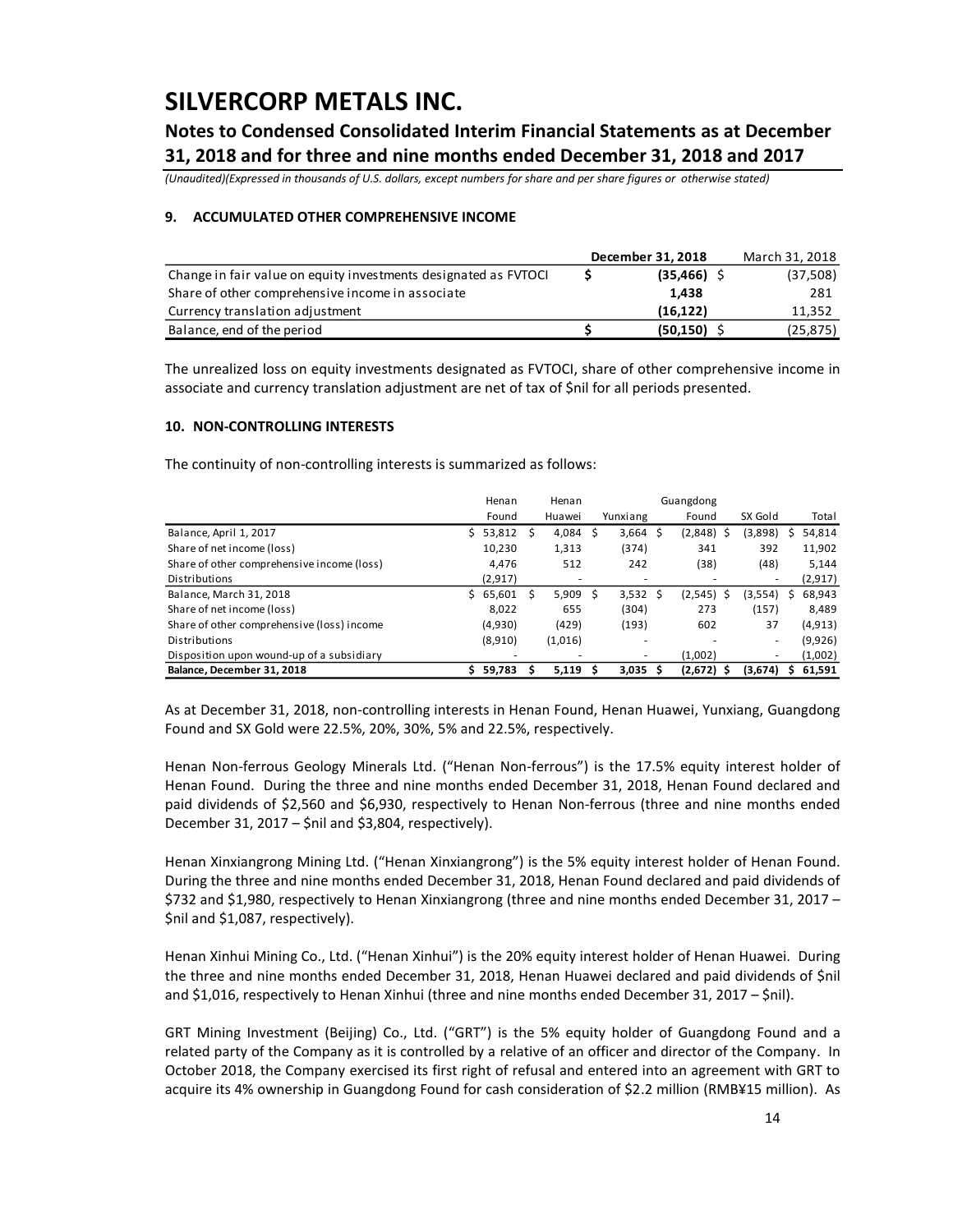### **Notes to Condensed Consolidated Interim Financial Statements as at December 31, 2018 and for three and nine months ended December 31, 2018 and 2017**

*(Unaudited)(Expressed in thousands of U.S. dollars, except numbers for share and per share figures or otherwise stated)*

at December 31, 2018, cash consideration of \$1,121 (RMB¥7.5 million) were paid to GRT. The transaction was subsequently completed in January 2019, and the non-controlling interest in Guangdong Found was reduced to 1%.

### **11. RELATED PARTY TRANSACTIONS**

Related party transactions are made on terms agreed upon by the related parties. The balances with related parties are unsecured, non-interest bearing, and due on demand. Related party transactions not disclosed elsewhere in the condensed consolidated interim financial statements are as follows:

*(a) Transactions with NUAG*

| Due from a related party | <b>December 31, 2018</b> March 31, 2018 |  |  |
|--------------------------|-----------------------------------------|--|--|
| NUAG (a)                 |                                         |  |  |

According to a services and administrative costs reallocation agreement between the Company and NUAG, the Company recovers costs for services rendered to NUAG and expenses incurred on behalf of NUAG. During the three and nine months ended December 31, 2018, the Company recovered \$52 and \$151, respectively (three and nine months ended December 31, 2017 - \$137 and \$387, respectively) from NUAG for services rendered and expenses incurred on behalf of NUAG. The costs recovered from NUAG were recorded as a direct reduction of general and administrative expenses on the condensed consolidated interim statements of income.

#### *(b) Transactions with key management personnel*

The Company has identified its directors and senior officers as its key management personnel as they have authority and responsibility for planning, directing and controlling the activities of the entity, directly or indirectly. The compensation costs for key management personnel, including the grant date fair value for options granted to key management personnel and fees paid or payable to companies controlled by key management personnel, were as follows:

|                          |            | Three month ended December 31, | Nine month ended December 31, |       |
|--------------------------|------------|--------------------------------|-------------------------------|-------|
|                          | 2018       | 2017                           | 2018                          | 2017  |
| Salaries and bonuses     | $1,536$ \$ | 376                            | 2.295                         | 1,908 |
| Share-based compensation | 288        | 433                            | 729                           | 433   |
|                          | 1,824      | 809                            | 3.024                         | 2,341 |

#### **12. GENERAL AND ADMINISTRATIVE**

General and administrative expenses consist of:

|                                    | Three months ended December 31, | Nine months ended December 31, |  |          |        |
|------------------------------------|---------------------------------|--------------------------------|--|----------|--------|
| <b>General and administrative</b>  | 2018                            | 2017                           |  | 2018     | 2017   |
| Office and administrative expenses | 1.559                           | $1,894$ \$                     |  | 4,650 \$ | 4.886  |
| Amortization and depreciation      | 320                             | 305                            |  | 912      | 885    |
| Salaries and benefits              | 2,736                           | 2.176                          |  | 6,928    | 6,315  |
| Share-based compensation           | 506                             | 458                            |  | 1.418    | 1,144  |
| Professional fees                  | 218                             | 82                             |  | 508      | 728    |
|                                    | 5.339                           | 4.915                          |  | 14.416   | 13.958 |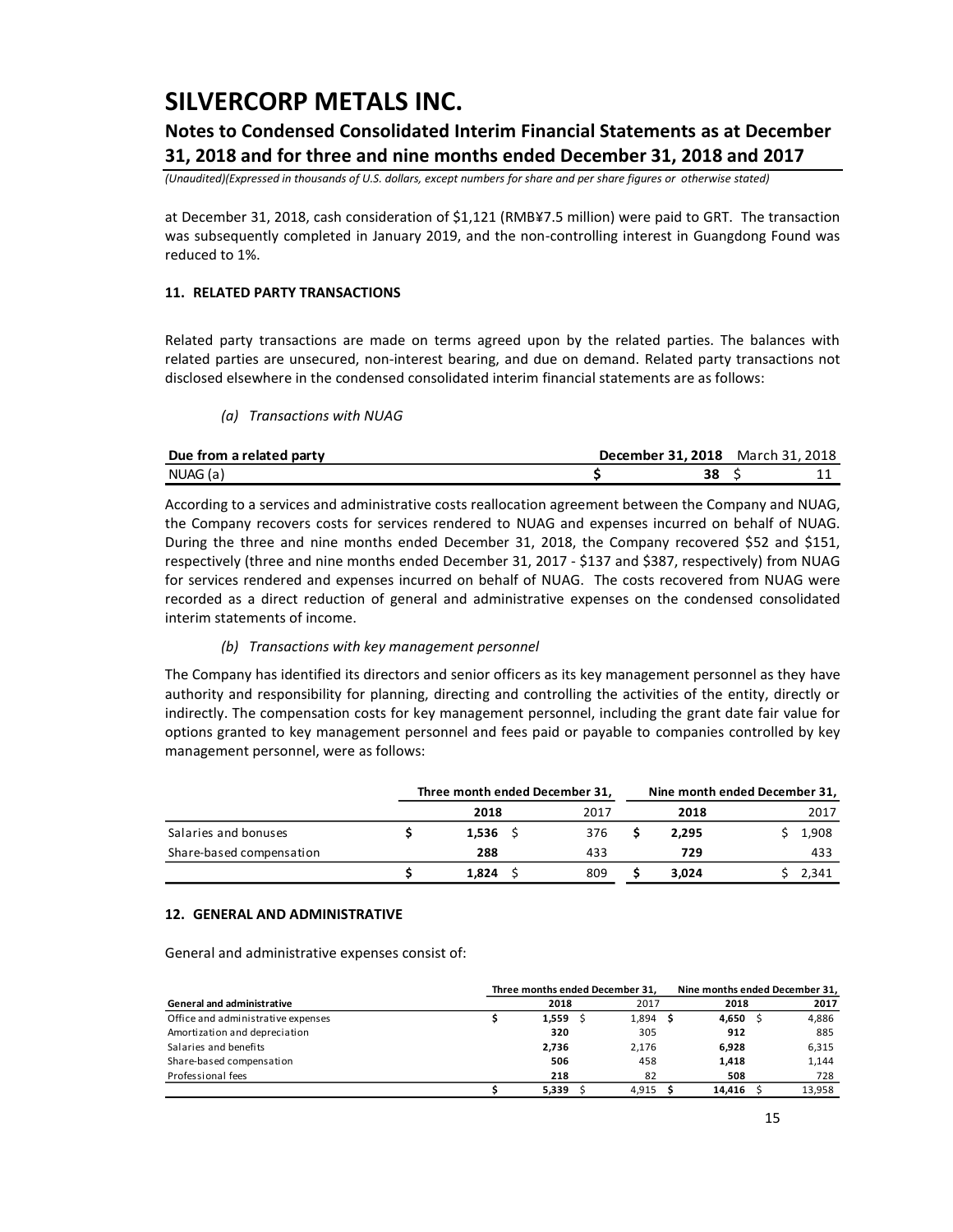### **Notes to Condensed Consolidated Interim Financial Statements as at December 31, 2018 and for three and nine months ended December 31, 2018 and 2017**

*(Unaudited)(Expressed in thousands of U.S. dollars, except numbers for share and per share figures or otherwise stated)*

### **13. GOVERNMENT FEES AND OTHER TAXES**

Government fees and other taxes consist of:

|                 |      | Three months ended December 31, |      |  |       | Nine months ended December 31, |  |  |  |
|-----------------|------|---------------------------------|------|--|-------|--------------------------------|--|--|--|
|                 | 2018 |                                 | 2017 |  | 2018  | 2017                           |  |  |  |
| Government fees |      | 44                              | 67   |  | 149   | 341                            |  |  |  |
| Other taxes     | 581  |                                 | 835  |  | 2.045 | 2,092                          |  |  |  |
|                 |      | 625                             | 902  |  | 2.194 | 2.433                          |  |  |  |

Government fees include environmental protection fees paid to the state and local Chinese government. Other taxes were composed of surtax on value-added tax, land usage levy, stamp duty and other miscellaneous levies, duties and taxes imposed by the state and local Chinese government.

#### **14. FINANCE ITEMS**

Finance items consist of:

|                                                                 | Three months ended December 31. |      |  |                                 |  |                                | Nine months ended December 31, |       |  |  |  |
|-----------------------------------------------------------------|---------------------------------|------|--|---------------------------------|--|--------------------------------|--------------------------------|-------|--|--|--|
| Finance income                                                  |                                 | 2018 |  | 2017                            |  | 2018                           |                                | 2017  |  |  |  |
| Interest income                                                 |                                 | 981  |  | 822                             |  | 2.602                          |                                | 2,046 |  |  |  |
|                                                                 |                                 |      |  |                                 |  |                                |                                |       |  |  |  |
|                                                                 |                                 |      |  | Three months ended December 31, |  | Nine months ended December 31, |                                |       |  |  |  |
| <b>Finance costs</b>                                            |                                 | 2018 |  | 2017                            |  | 2018                           |                                | 2017  |  |  |  |
| Interest on bank loan                                           |                                 | 49   |  | $\sim$                          |  | 104                            |                                |       |  |  |  |
| Unwinding of discount of environmental rehabilitation provision |                                 | 117  |  | 112                             |  | 359                            |                                | 329   |  |  |  |
|                                                                 |                                 | 166  |  | 112                             |  | 463                            |                                | 329   |  |  |  |

### **15. INCOME TAX**

The significant components of income tax expense are as follows:

|                    | Three months ended December 31, |       | Nine months ended December 31. |        |
|--------------------|---------------------------------|-------|--------------------------------|--------|
| Income tax expense | 2018                            | 2017  | 2018                           | 2017   |
| Current            | 4.354                           | 3.712 | 15.375                         | 11,455 |
| Deferred           | 780                             | 590   | 2.020                          | 2,131  |
|                    | 5.134                           | 4.302 | 17.395                         | 13,586 |

#### **16. FINANCIAL INSTRUMENTS**

The Company manages its exposure to financial risks, including liquidity risk, foreign exchange risk, interest rate risk, credit risk and equity price risk in accordance with its risk management framework. The Company's Board of Directors has overall responsibility for the establishment and oversight of the Company's risk management framework and reviews the Company's policies on an ongoing basis.

#### *(a) Fair value*

The Company classifies its fair value measurements within a fair value hierarchy, which reflects the significance of the inputs used in making the measurements as defined in IFRS 13, Fair Value Measurement ("IFRS 13").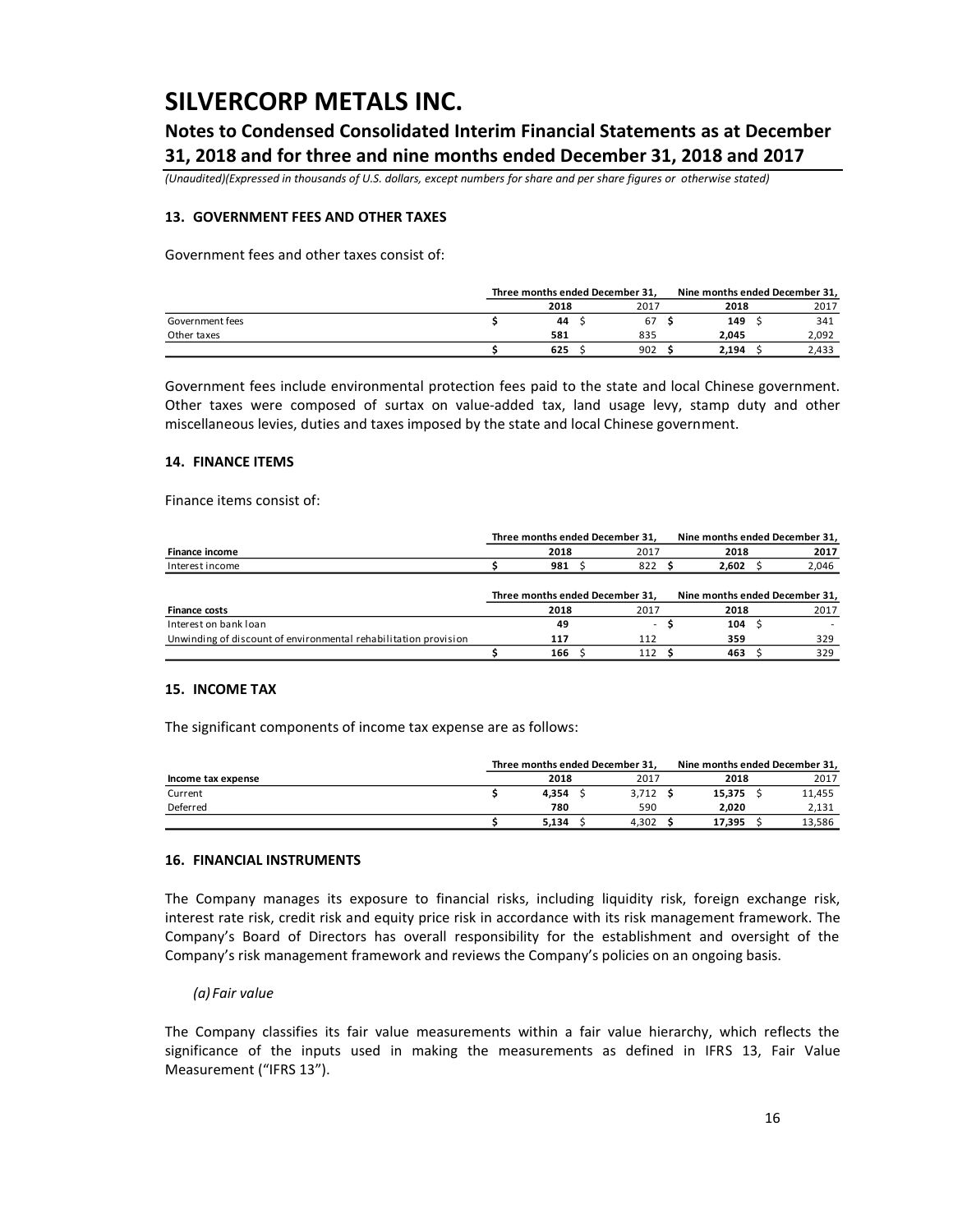## **Notes to Condensed Consolidated Interim Financial Statements as at December 31, 2018 and for three and nine months ended December 31, 2018 and 2017**

*(Unaudited)(Expressed in thousands of U.S. dollars, except numbers for share and per share figures or otherwise stated)*

Level 1 – Unadjusted quoted prices at the measurement date for identical assets or liabilities in active markets.

Level 2 – Observable inputs other than quoted prices included in Level 1, such as quoted prices for similar assets and liabilities in active markets; quoted prices for identical or similar assets and liabilities in markets that are not active; or other inputs that are observable or can be corroborated by observable market data.

Level 3 – Unobservable inputs which are supported by little or no market activity.

The following tables set forth the Company's financial assets and liabilities that are measured at fair value level on a recurring basis within the fair value hierarchy at December 31, 2018 and March 31, 2018 that are not otherwise disclosed. As required by IFRS 13, assets and liabilities are classified in their entirety based on the lowest level of input that is significant to the fair value measurement.

|                                          |           |         |      | Fair value as at December 31, 2018 |              |
|------------------------------------------|-----------|---------|------|------------------------------------|--------------|
| <b>Recurring measurements</b>            | Level 1   | Level 2 |      | Level 3                            | <b>Total</b> |
| <b>Financial assets</b>                  |           |         |      |                                    |              |
| Cash and cash equivalents                | 68,138 \$ |         | - \$ | S<br>$\sim$ $-$                    | 68,138       |
| Investments in publicly traded companies | 7,751     |         |      |                                    | 7,751        |
|                                          |           |         |      |                                    |              |
|                                          |           |         |      | Fair value as at March 31, 2018    |              |
| <b>Recurring measurements</b>            | Level 1   | Level 2 |      | Level 3                            | Total        |
| <b>Financial assets</b>                  |           |         |      |                                    |              |
| Cash and cash equivalents                | 49.199    |         |      | - S                                | 49.199       |

Fair value of the other financial instruments excluded from the table above approximates their carrying amount as of December 31, 2018 and March 31, 2018, respectively, due to the short-term nature of these instruments.

Investments in publicly traded companies 6,132 - - 6,132

There were no transfers into or out of Level 3 during the three and nine months ended December 31, 2018 and 2017.

### *(b) Liquidity risk*

Liquidity risk is the risk that the Company will not be able to meet its short-term business requirements. The Company has in place a planning and budgeting process to help determine the funds required to support the Company's normal operating requirements on an ongoing basis and its expansion plans.

In the normal course of business, the Company enters into contracts that give rise to commitments for future minimum payments. The following summarizes the remaining contractual maturities of the Company's financial liabilities.

|                                          |               |                          | March 31, 2018 |        |  |        |
|------------------------------------------|---------------|--------------------------|----------------|--------|--|--------|
|                                          | Within a vear | 2-3 vears                | 4-5 vears      | Total  |  | Total  |
| Bank loan                                | 4.366         | $\overline{\phantom{a}}$ | $\sim$         | 4.366  |  |        |
| Accounts payable and accrued liabilities | 33.117        | $\overline{\phantom{a}}$ | -              | 33.117 |  | 25,198 |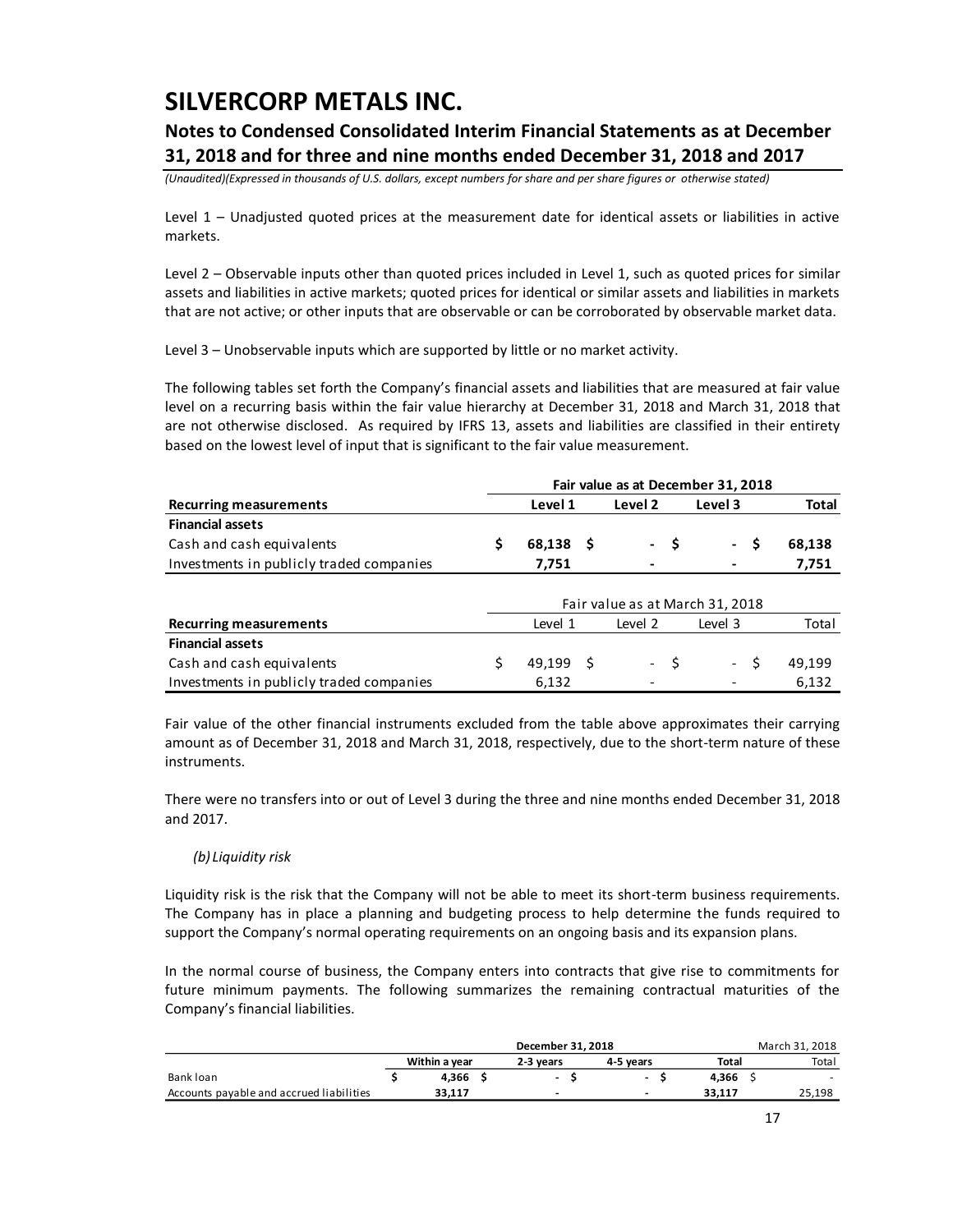## **Notes to Condensed Consolidated Interim Financial Statements as at December 31, 2018 and for three and nine months ended December 31, 2018 and 2017**

*(Unaudited)(Expressed in thousands of U.S. dollars, except numbers for share and per share figures or otherwise stated)*

### *(c) Foreign exchange risk*

The Company reports its financial statements in US dollars. The functional currency of the head office, Canadian subsidiaries and all intermediate holding companies is CAD and the functional currency of all Chinese subsidiaries is RMB. The Company is exposed to foreign exchange risk when the Company undertakes transactions and holds assets and liabilities in currencies other than its functional currencies. The Company currently does not engage in foreign exchange currency hedging. The Company's exposure to currency risk affect net income is summarized as follow:

|                                              | December 31, 2018 | March 31, 2018 |
|----------------------------------------------|-------------------|----------------|
| Financial assets denominated in U.S. Dollars | 50.669            | 27.256         |

As at December 31, 2018, with other variables unchanged, a 10% strengthening (weakening) of the CAD against the USD would have decreased (increased) net income by approximately \$5.1 million.

### *(d)Interest rate risk*

The Company is exposed to interest rate risk on its cash equivalents, short term investments, and bank loan payable. As at December 31, 2018, all of its interest-bearing cash equivalents and short term investments earn interest at market rates that are fixed to maturity or at variable interest rate with terms of less than one year. The Company monitors its exposure to changes in interest rates on cash equivalents and short term investments. Due to the short term nature of the financial instruments, fluctuations in interest rates would not have a significant impact on the Company's after-tax net income.

The outstanding bank loan is subject to Chinese prevailing loan prime interest rate. If the prime interest rate increased (decreased) by 1%, interest expenses would be increased (decreased) by approximately \$0.5 million per annum. However, the Company does not believe there is significant interest rate risk as the Chinese central bank has maintained stable interest rates to ensure economic stability, with less than 1% fluctuation in base interest rate in the last three years.

### *(e) Credit risk*

Credit risk is the risk that one party to a financial instrument will fail to discharge an obligation and cause the other party to incur a financial loss. The Company is exposed to credit risk primarily associated to accounts receivable, due from related parties, cash and cash equivalents and short-term investments. The carrying amount of assets included on the balance sheet represents the maximum credit exposure.

The Company undertakes credit evaluations on counterparties as necessary, requests deposits from customers prior to delivery, and has monitoring processes intended to mitigate credit risks. The Company has no trade receivables from customers as at December 31, 2018. There were no amounts in other receivables which were past due on December 31, 2018 (at March 31, 2018 - \$nil) for which no provision is recognized.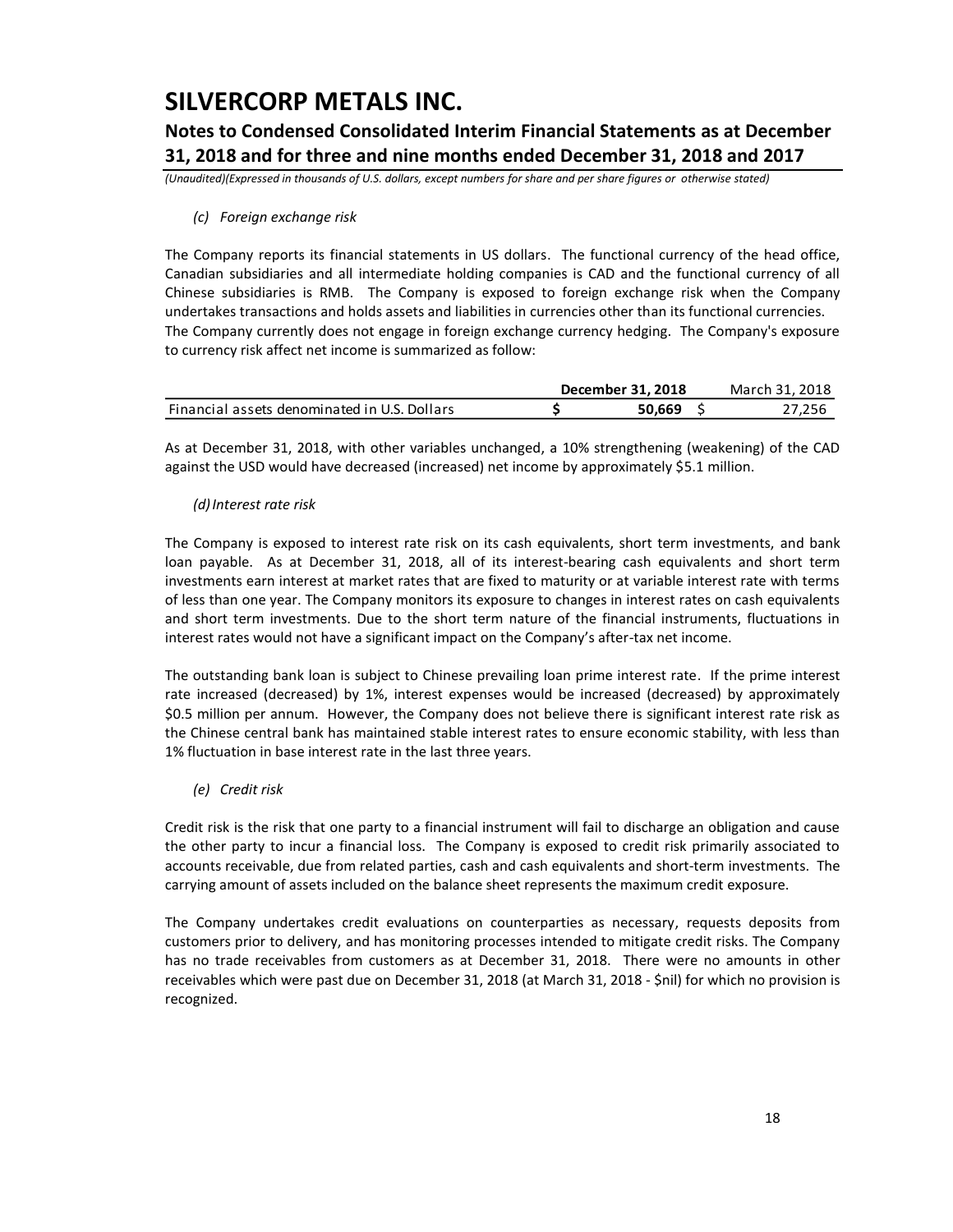### **Notes to Condensed Consolidated Interim Financial Statements as at December 31, 2018 and for three and nine months ended December 31, 2018 and 2017**

*(Unaudited)(Expressed in thousands of U.S. dollars, except numbers for share and per share figures or otherwise stated)*

### *(f) Equity price risk*

The Company holds certain marketable securities that will fluctuate in value as a result of trading on Canadian financial markets. As the Company's marketable securities holding are mainly in mining companies, the value will also fluctuate based on commodity prices. Based upon the Company's portfolio as at December 31, 2018, a 10% increase (decrease) in the market price of the securities held, ignoring any foreign currency effects would have resulted in an increase (decrease) to comprehensive income of approximately \$775.

### **17. SEGMENTED INFORMATION**

The Company's reportable operating segments are components of the Company where separate financial information is available that is evaluated regularly by the Company's Chief Executive Officer who is the Chief Operating Decision Maker ("CODM"). The operational segments are determined based on the Company's management and internal reporting structure. Operating segments are summarized as follows:

| <b>Operational Segments</b> | Subsidiaries Included in the Segment               | Properties Included in the Segment |
|-----------------------------|----------------------------------------------------|------------------------------------|
| <b>Mining</b>               |                                                    |                                    |
| Henan Luoning               | Henan Found and Henan Huawei                       | Ying Mining District               |
| Hunan                       | Yunxiang                                           | <b>BYP</b>                         |
| Guangdong                   | Guangdong Found                                    | GC                                 |
| Other                       | SX Gold and 0875786 B.C. Ltd.                      | XHP                                |
| Administrative              |                                                    |                                    |
| Vancouver                   | Silvercorp Metals Inc. and BVI's holding companies | <b>RZY</b>                         |
| Beijing                     | Silvercorp Metals (China) Inc.                     |                                    |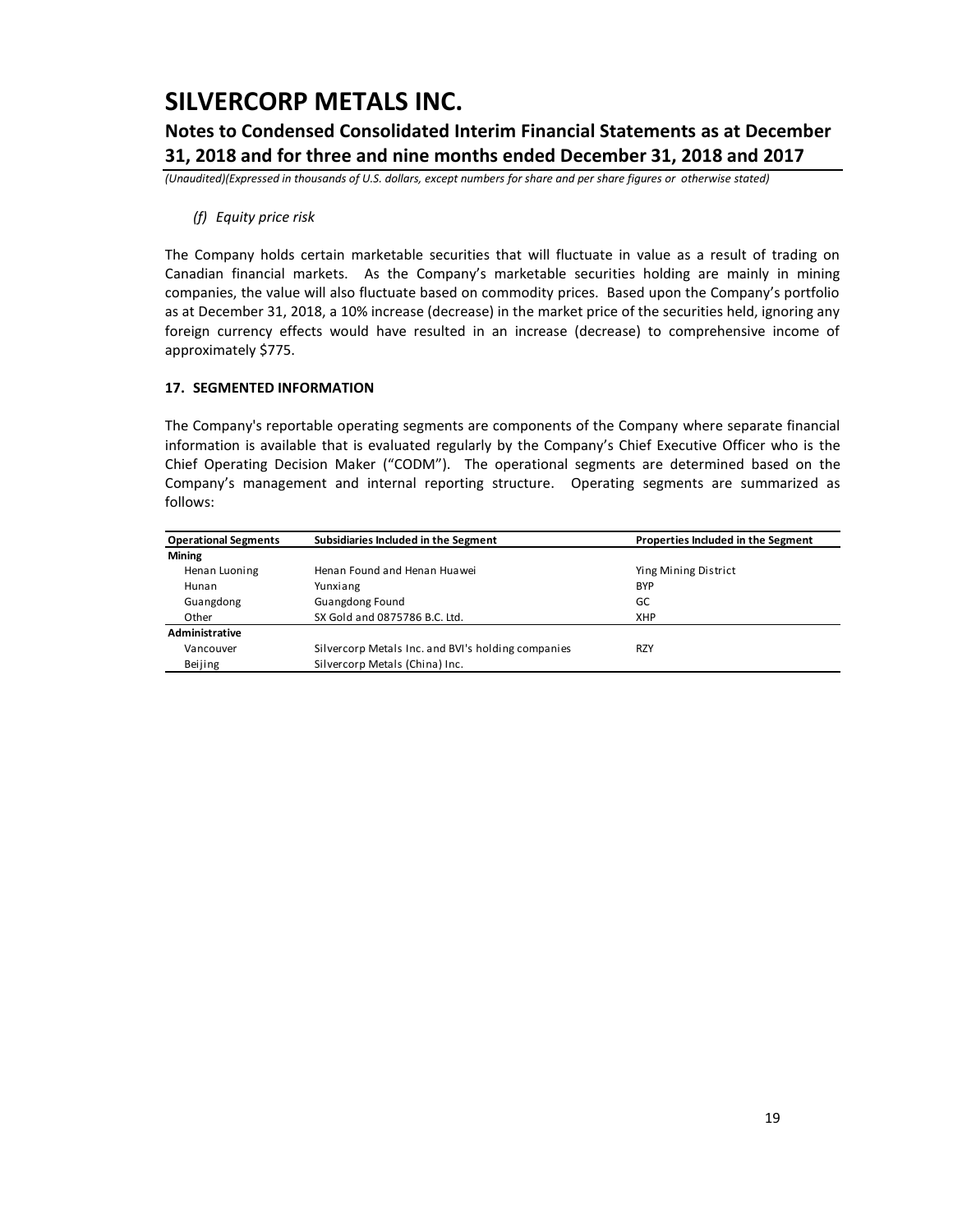## **Notes to Condensed Consolidated Interim Financial Statements as at December 31, 2018 and for three and nine months ended December 31, 2018 and 2017**

*(Unaudited)(Expressed in thousands of U.S. dollars, except numbers for share and per share figures or otherwise stated)*

(a) Segmented information for assets and liabilities are as follows:

|                                        |    |             |    |                 |        | December 31, 2018            |   |       |    |                          |    |           |    |         |
|----------------------------------------|----|-------------|----|-----------------|--------|------------------------------|---|-------|----|--------------------------|----|-----------|----|---------|
|                                        |    |             |    |                 | Mining |                              |   |       |    | Administrative           |    |           |    |         |
|                                        |    | Henan       |    |                 |        |                              |   |       |    |                          |    |           |    | Total   |
| Statement of financial position items: |    | Luoning     |    | Hunan           |        | Guangdong                    |   | Other |    | <b>Beijing</b>           |    | Vancouver |    |         |
| <b>Current assets</b>                  | \$ | 70,548      | -S | 1,749           | Ŝ      | $11,375$ \$                  |   | 502   | \$ | 7,013                    | Ś. | 51,622    | Ś. | 142,809 |
| <b>Plant and equipment</b>             |    | 47,271      |    | 4,290           |        | 15,164                       |   | 259   |    | 936                      |    | 107       |    | 68,027  |
| Mineral rights and properties          |    | 186,234     |    | 6,926           |        | 26,260                       |   | 423   |    |                          |    |           |    | 219,843 |
| Investment in an associate             |    |             |    |                 |        | ٠                            |   |       |    | $\overline{\phantom{a}}$ |    | 36,821    |    | 36,821  |
| Other investments                      |    |             |    | $\blacksquare$  |        | $\qquad \qquad \blacksquare$ |   | 6,741 |    |                          |    | 1,010     |    | 7,751   |
| <b>Reclamation deposits</b>            |    | 5,197       |    |                 |        | ٠                            |   |       |    |                          |    | 7         |    | 5,204   |
| Long-term prepaids and deposits        |    | 282         |    | 99              |        | 277                          |   | 123   |    |                          |    |           |    | 781     |
| <b>Total assets</b>                    | S  | 309,532     | s  | 13,064          | s      | 53,076                       | S | 8,048 | Ś  | 7,949                    | S  | 89,567    | S  | 481,236 |
| <b>Current liabilities</b>             | \$ | $32,736$ \$ |    | $1,413 \quad $$ |        | 5,548                        | Ŝ | 2,585 | \$ | 243                      | Ŝ  | 1,065     | \$ | 43,590  |
| Deferred income tax liabilities        |    | 31,459      |    | 960             |        |                              |   |       |    |                          |    |           |    | 32,419  |
| <b>Environmental rehabilitation</b>    |    | 10,218      |    | 931             |        | 781                          |   | 275   |    |                          |    |           |    | 12,205  |
| <b>Total liabilities</b>               |    | 74,413      |    | 3,304           |        | 6,329                        |   | 2,860 | \$ | 243                      | Ś  | 1,065     | Ś  | 88,214  |

|                                        |   |         |   |                          |        | March 31, 2018           |    |                |    |                          |    |           |    |         |
|----------------------------------------|---|---------|---|--------------------------|--------|--------------------------|----|----------------|----|--------------------------|----|-----------|----|---------|
|                                        |   |         |   |                          | Mining |                          |    | Administrative |    |                          |    |           |    |         |
|                                        |   | Henan   |   |                          |        |                          |    |                |    |                          |    |           |    | Total   |
| Statement of financial position items: |   | Luoning |   | Hunan                    |        | Guangdong                |    | Other          |    | Beijing                  |    | Vancouver |    |         |
| Current assets                         | Ś | 82,567  | S | $1,833 \quad$ \$         |        | 7,911                    | S  | 699            | \$ | 1,574                    | Ŝ  | 28,220    | Ś  | 122,804 |
| Plant and equipment                    |   | 47,933  |   | 4,911                    |        | 16,988                   |    | 137            |    | 1,104                    |    | 138       |    | 71,211  |
| Mineral rights and properties          |   | 194,635 |   | 7,470                    |        | 29,749                   |    | 226            |    | $\overline{\phantom{0}}$ |    |           |    | 232,080 |
| Investment in an associate             |   |         |   |                          |        | $\overline{\phantom{a}}$ |    |                |    | $\overline{\phantom{a}}$ |    | 38,001    |    | 38,001  |
| Other investments                      |   |         |   | $\overline{\phantom{a}}$ |        | ٠                        |    | 4,863          |    | $\overline{\phantom{a}}$ |    | 1,269     |    | 6,132   |
| Reclamation deposits                   |   | 5,544   |   |                          |        | 160                      |    |                |    |                          |    | 8         |    | 5,712   |
| Long-term prepaids and deposits        |   | 311     |   | 108                      |        | 325                      |    | 210            |    | $\overline{\phantom{0}}$ |    |           |    | 954     |
| Total assets                           |   | 330,990 | S | 14,322                   |        | 55,133                   | Ś  | 6,135          | Ś  | 2,678                    | S  | 67,636    | Ś  | 476,894 |
| Current liabilities                    | Ś | 22,419  | Ŝ | 1,652                    | Ŝ      | 3,485                    | Ś. | 2,745          | \$ | 474                      | Ŝ. | 1,532     | \$ | 32,307  |
| Deferred income tax liabilities        |   | 32,382  |   | 928                      |        |                          |    |                |    |                          |    |           |    | 33,310  |
| Environmental rehabilitation           |   | 10,929  |   | 989                      |        | 887                      |    | 293            |    |                          |    |           |    | 13,098  |
| <b>Total liabilities</b>               |   | 65,730  | Ś | 3,569                    |        | 4,372                    | Ś  | 3,038          | \$ | 474                      | Ś  | 1,532     | Ś  | 78,715  |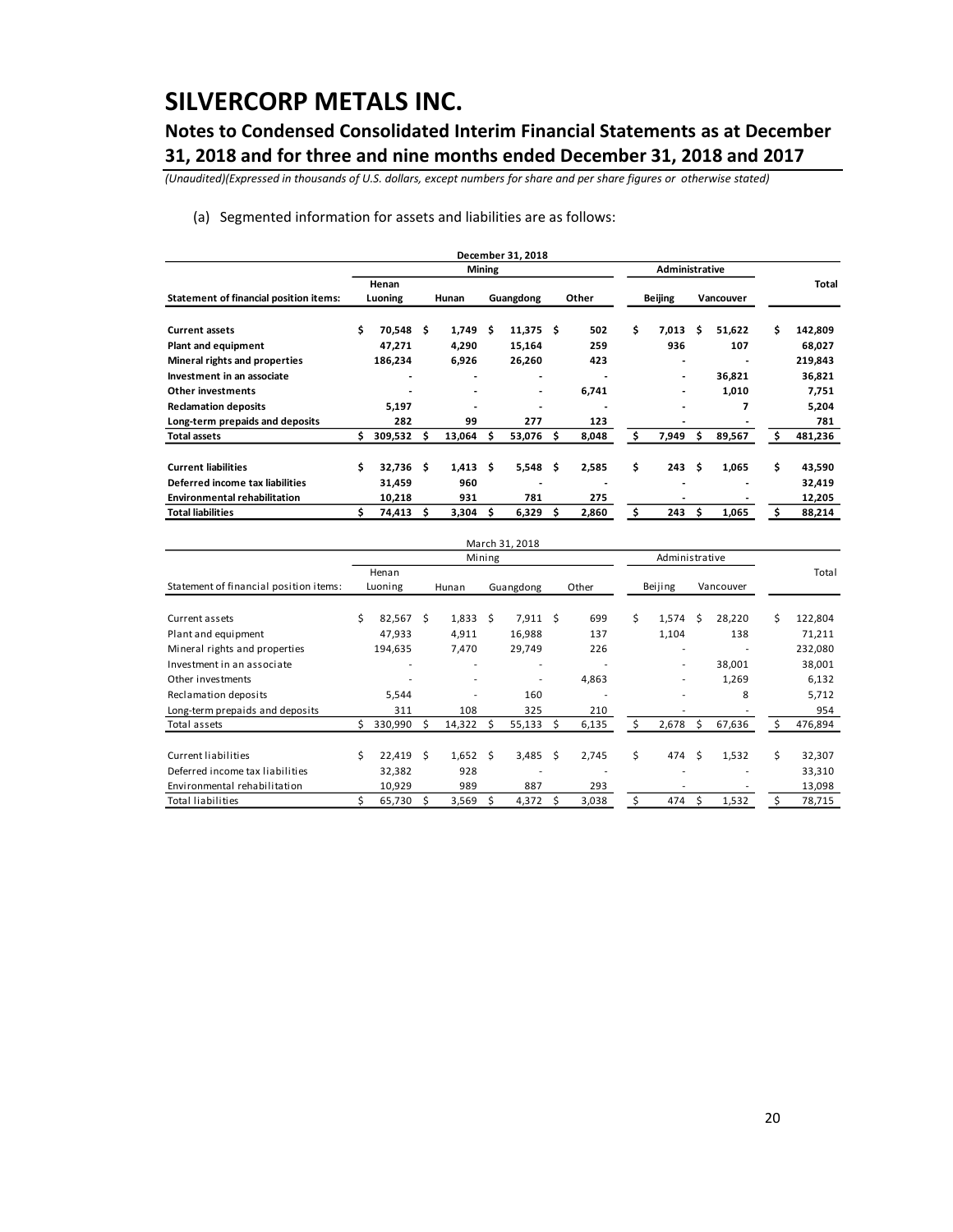## **Notes to Condensed Consolidated Interim Financial Statements as at December 31, 2018 and for three and nine months ended December 31, 2018 and 2017**

*(Unaudited)(Expressed in thousands of U.S. dollars, except numbers for share and per share figures or otherwise stated)*

#### (b) Segmented information for operating results are as follows:

|                                      |                   |    |                              |        | Three months ended December 31 30, 2018 |     |       |                |                          |    |                |    |          |
|--------------------------------------|-------------------|----|------------------------------|--------|-----------------------------------------|-----|-------|----------------|--------------------------|----|----------------|----|----------|
|                                      |                   |    |                              | Mining |                                         |     |       | Administrative |                          |    |                |    |          |
| <b>Statement of operations:</b>      | Henan<br>Luoning  |    | $H$ unan $(1)$               |        | Guangdong                               |     | Other |                | <b>Beijing</b>           |    | Vancouver      |    | Total    |
| <b>Sales</b>                         | \$<br>$35,184$ \$ |    | $\sim$                       | .\$    | 7,167                                   | \$  |       | \$             | $\overline{\phantom{a}}$ | \$ | $\blacksquare$ | \$ | 42,351   |
| Cost of sales                        | (18,598)          |    | $\overline{\phantom{a}}$     |        | (4,450)                                 |     |       |                |                          |    | ٠              |    | (23,048) |
| <b>Gross profit</b>                  | 16,586            |    | $\qquad \qquad \blacksquare$ |        | 2,717                                   |     |       |                |                          |    |                |    | 19,303   |
| Operating (expenses) income          | (2, 463)          |    | (427)                        |        | (777)                                   |     | (462) |                | (410)                    |    | 408            |    | (4, 131) |
| <b>Finance items</b>                 | 356               |    | (34)                         |        | 8                                       |     | (3)   |                | 42                       |    | 446            |    | 815      |
| Income tax expenses                  | (3,725)           |    | (16)                         |        | ٠                                       |     |       |                |                          |    | (1, 393)       |    | (5, 134) |
| Net income (loss)                    | \$<br>$10,754$ \$ |    | $(477)$ \$                   |        | 1,948                                   | \$. | (465) | \$             | $(368)$ \$               |    | (539)          | \$ | 10,853   |
| <b>Attributed to:</b>                |                   |    |                              |        |                                         |     |       |                |                          |    |                |    |          |
| <b>Equity holders of the Company</b> | 8,412             |    | (334)                        |        | 1,850                                   |     | (361) |                | (368)                    |    | (539)          |    | 8,660    |
| Non-controlling interests            | 2,342             |    | (143)                        |        | 98                                      |     | (104) |                | $\,$                     |    |                |    | 2,193    |
| Net income (loss)                    | 10,754            | -S | $(477)$ \$                   |        | 1,948                                   | S   | (465) | \$             | (368) \$                 |    | (539)          | s  | 10,853   |

 $(1)$  Hunan's BYP project was placed on care and maintenance starting August 2014;

|                                |                 |                          | Three months ended December 31, 2017 |      |                          |    |                |    |           |    |           |
|--------------------------------|-----------------|--------------------------|--------------------------------------|------|--------------------------|----|----------------|----|-----------|----|-----------|
|                                |                 | Mining                   |                                      |      |                          |    | Administrative |    |           |    |           |
|                                | Henan           |                          |                                      |      |                          |    |                |    |           |    | Total     |
| Statement of operations:       | Luoning         | Hunan                    | Guangdong                            |      | Other                    |    | Beijing        |    | Vancouver |    |           |
| Sales                          | \$<br>34,832 \$ | $\sim$                   | \$<br>9,520                          | - \$ | $\overline{\phantom{a}}$ | Ś  | $\sim$         | Ś. | ÷         | Ś  | 44,352    |
| Cost of sales                  | (15,616)        | $\overline{\phantom{a}}$ | (5, 570)                             |      |                          |    |                |    | $\sim$    |    | (21, 186) |
| Gross profit                   | 19,216          | -                        | 3,950                                |      |                          |    |                |    |           |    | 23,166    |
| Operating (expenses) income    | (2, 249)        | (380)                    | (984)                                |      | 2,095                    |    | (380)          |    | (1,609)   |    | (3,507)   |
| Finance items                  | 292             | (20)                     | 3                                    |      | (2)                      |    | 63             |    | 374       |    | 710       |
| Income tax (expenses) recovery | (4, 314)        | 12                       | ٠                                    |      |                          |    |                |    |           |    | (4,302)   |
| Net income (loss)              | \$<br>12,945    | \$<br>$(388)$ \$         | 2,969                                | \$   | 2,093                    | \$ | $(317)$ \$     |    | (1,235)   | \$ | 16,067    |
| Attributed to:                 |                 |                          |                                      |      |                          |    |                |    |           |    |           |
| Equity holders of the Company  | 10,092          | (271)                    | 2,826                                |      | 1,623                    |    | (317)          |    | (1,235)   |    | 12,718    |
| Non-controlling interests      | 2,853           | (117)                    | 143                                  |      | 470                      |    |                |    |           |    | 3,349     |
| Net income (loss)              | $12,945$ \$     | (388) \$                 | 2,969                                | S    | 2,093                    | \$ | (317)          | Ŝ  | (1,235)   | Ś  | 16,067    |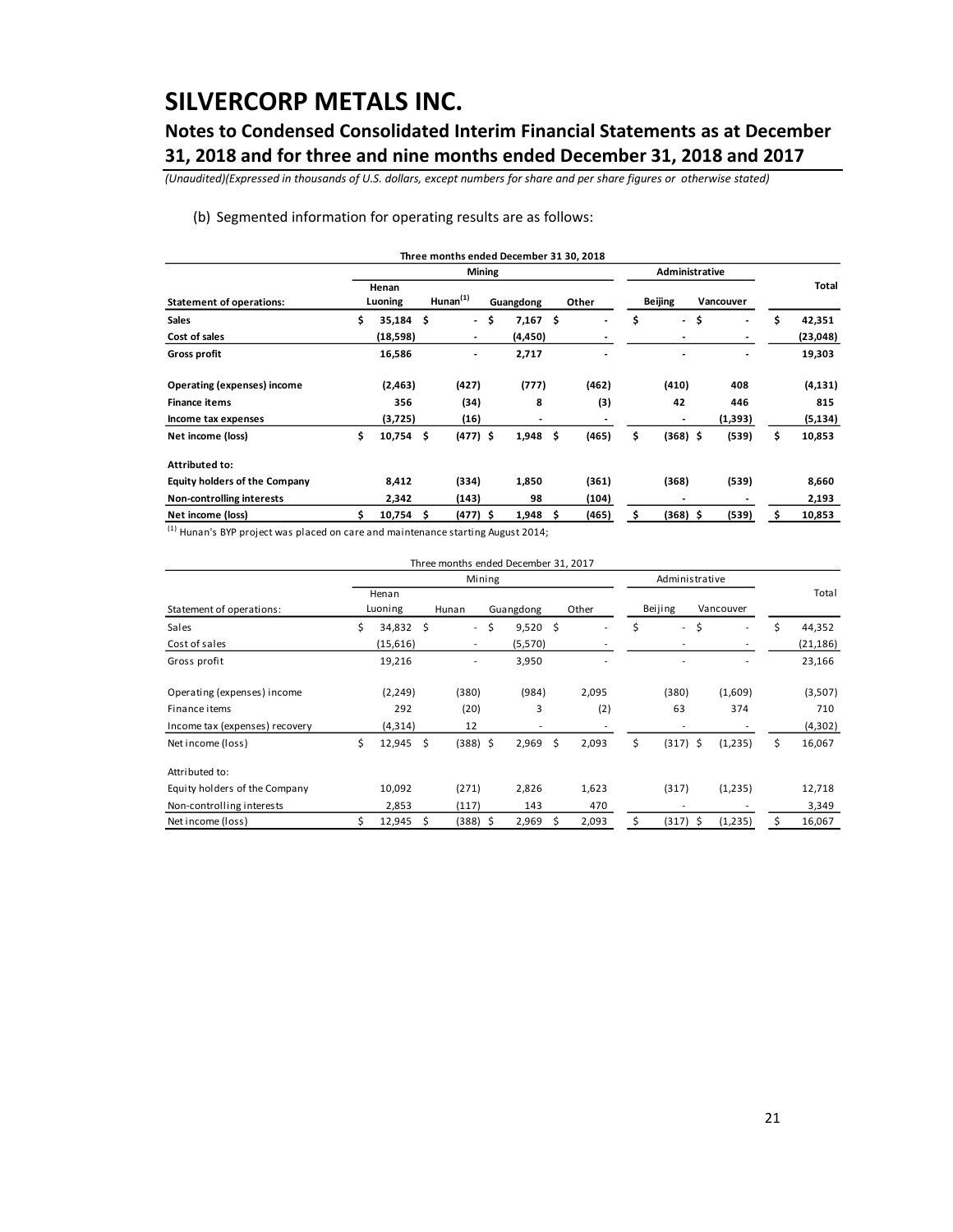## **Notes to Condensed Consolidated Interim Financial Statements as at December 31, 2018 and for three and nine months ended December 31, 2018 and 2017**

*(Unaudited)(Expressed in thousands of U.S. dollars, except numbers for share and per share figures or otherwise stated)*

|                                      |    |                  |   | Nine months ended December 31, 2018 |              |     |                |    |                          |    |           |               |
|--------------------------------------|----|------------------|---|-------------------------------------|--------------|-----|----------------|----|--------------------------|----|-----------|---------------|
|                                      |    |                  |   | Mining                              |              |     | Administrative |    |                          |    |           |               |
| <b>Statement of income:</b>          |    | Henan<br>Luoning |   | Hunnan <sup>(1)</sup>               | Guangdong    |     | Other          |    | <b>Beijing</b>           |    | Vancouver | Total         |
| <b>Sales</b>                         | s  | 113,897 \$       |   | $\blacksquare$                      | \$<br>21,670 | \$  | $\overline{a}$ | \$ | $\overline{\phantom{a}}$ | \$ | ٠         | \$<br>135,567 |
| Cost of sales                        |    | (54,812)         |   | $\overline{\phantom{a}}$            | (13,901)     |     |                |    |                          |    | ٠         | (68,713)      |
| <b>Gross profit</b>                  |    | 59,085           |   | $\blacksquare$                      | 7,769        |     |                |    |                          |    |           | 66,854        |
| <b>Operating expenses</b>            |    | (6,935)          |   | (806)                               | (2,213)      |     | (691)          |    | (1, 177)                 |    | (3,669)   | (15, 491)     |
| Finance items, net                   |    | 813              |   | (94)                                | 45           |     | (8)            |    | 112                      |    | 1,271     | 2,139         |
| Income tax expenses                  |    | (13,292)         |   | (115)                               | ٠            |     |                |    | (1)                      |    | (3,987)   | (17, 395)     |
| Net income (loss)                    | \$ | 39,671 \$        |   | $(1,015)$ \$                        | 5,601        | \$. | (699)          | \$ | $(1,066)$ \$             |    | (6, 385)  | \$<br>36,107  |
| Attributable to:                     |    |                  |   |                                     |              |     |                |    |                          |    |           |               |
| <b>Equity holders of the Company</b> |    | 30,994           |   | (711)                               | 5,328        |     | (542)          |    | (1,066)                  |    | (6,385)   | 27,618        |
| Non-controlling interests            |    | 8,677            |   | (304)                               | 273          |     | (157)          |    |                          |    |           | 8,489         |
| Net income (loss)                    |    | 39,671           | S | $(1,015)$ \$                        | 5,601        | S   | (699)          | \$ | $(1,066)$ \$             |    | (6,385)   | 36,107        |
| $\mathbf{f}$                         |    |                  |   |                                     |              |     |                |    |                          |    |           |               |

 $^{(1)}$  Hunan's BYP project was placed on care and maintenance in August 2014;

|                                |    |              |     | Nine months ended December 31, 2017 |              |    |                          |                                |              |           |    |           |
|--------------------------------|----|--------------|-----|-------------------------------------|--------------|----|--------------------------|--------------------------------|--------------|-----------|----|-----------|
|                                |    |              |     | Mining                              |              |    |                          | Administrative                 |              |           |    |           |
|                                |    | Henan        |     |                                     |              |    |                          |                                |              |           |    | Total     |
| Statement of income:           |    | Luoning      |     | Hunan                               | Guangdong    |    | Other                    | Beijing                        |              | Vancouver |    |           |
| Sales                          | Ś. | $107,125$ \$ |     | $\sim$                              | \$<br>24,465 | \$ | $\overline{\phantom{a}}$ | \$<br>$\overline{\phantom{0}}$ | \$           | ۰         | Ś  | 131,590   |
| Cost of sales                  |    | (47, 454)    |     | $\overline{\phantom{a}}$            | (15, 359)    |    |                          |                                |              |           |    | (62, 813) |
| Gross profit                   |    | 59,671       |     | $\overline{a}$                      | 9,106        |    |                          |                                |              |           |    | 68,777    |
| Operating (expenses) income    |    | (6,091)      |     | (896)                               | (2,222)      |    | 6,202                    | (999)                          |              | (8,719)   |    | (12, 725) |
| Finance items, net             |    | 355          |     | (59)                                | 2            |    | (7)                      | 193                            |              | 1,233     |    | 1,717     |
| Income tax (expenses) recovery |    | (13, 587)    |     | 2                                   | ٠            |    |                          | (1)                            |              |           |    | (13, 586) |
| Net income (loss)              | \$ | 40,348       | \$  | $(953)$ \$                          | 6,886        | \$ | 6,195                    | \$<br>$(807)$ \$               |              | (7, 486)  | \$ | 44,183    |
| Attributable to:               |    |              |     |                                     |              |    |                          |                                |              |           |    |           |
| Equity holders of the Company  |    | 31,423       |     | (667)                               | 6,563        |    | 5,774                    | (807)                          |              | (7, 486)  |    | 34,800    |
| Non-controlling interests      |    | 8,925        |     | (286)                               | 323          |    | 421                      |                                |              |           |    | 9,383     |
| Net income (loss)              |    | 40,348       | \$. | $(953)$ \$                          | 6,886        | S  | 6,195                    | \$<br>(807)                    | <sub>S</sub> | (7, 486)  | Ś  | 44,183    |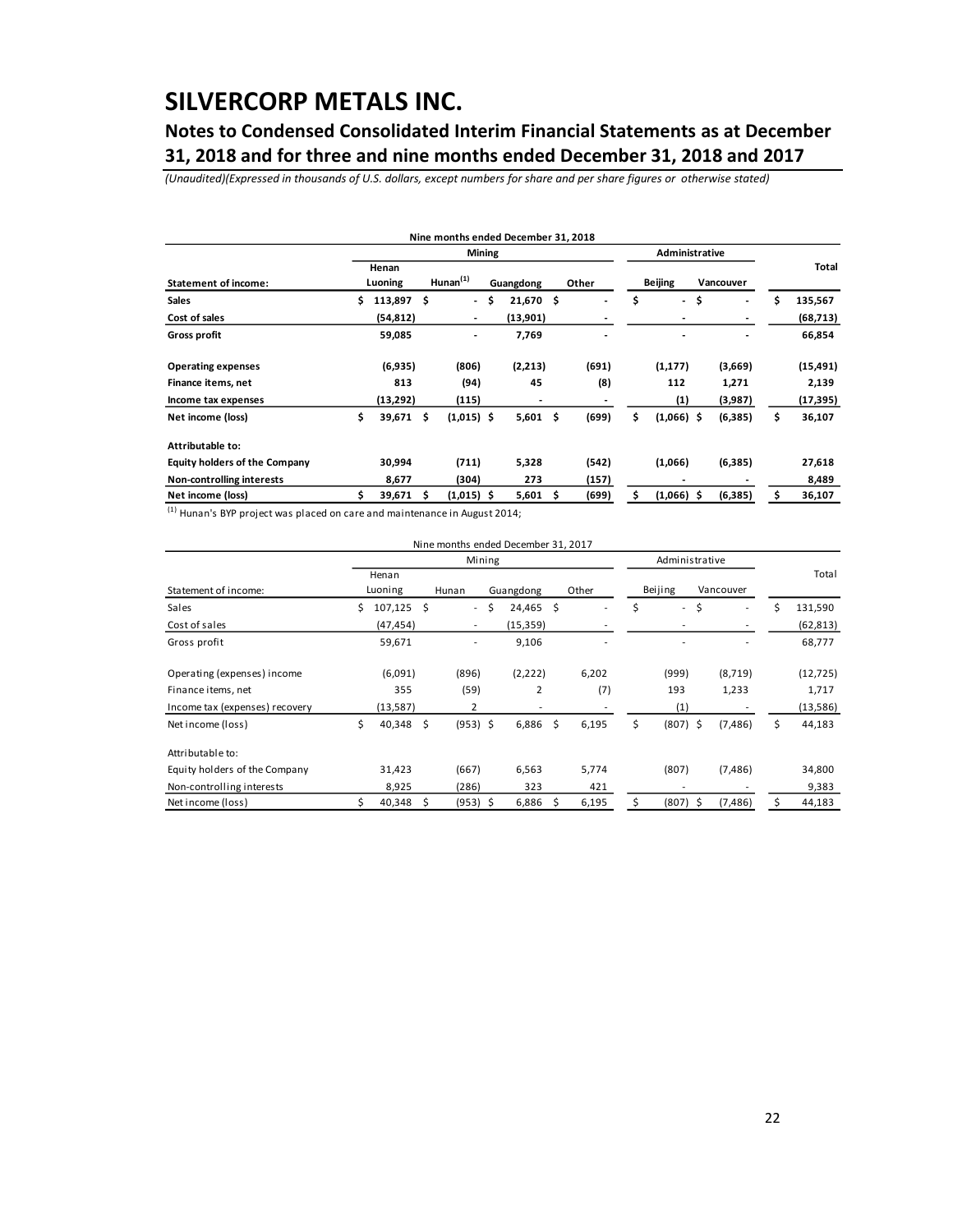### **Notes to Condensed Consolidated Interim Financial Statements as at December 31, 2018 and for three and nine months ended December 31, 2018 and 2017**

*(Unaudited)(Expressed in thousands of U.S. dollars, except numbers for share and per share figures or otherwise stated)*

#### (c) Sales by metal

The sales generated for the three and nine months ended December 31, 2018 and 2017 were all earned in China and are comprised of:

|             | Three months ended December 31, 2018 |     |                                      |        |  |  |  |  |  |
|-------------|--------------------------------------|-----|--------------------------------------|--------|--|--|--|--|--|
|             | <b>Henan Luoning</b>                 |     | Guangdong                            | Total  |  |  |  |  |  |
| Silver (Ag) | \$<br>19,075                         | \$. | Ŝ<br>1,585                           | 20,660 |  |  |  |  |  |
| Gold (Au)   | 1,167                                |     |                                      | 1,167  |  |  |  |  |  |
| Lead (Pb)   | 14,324                               |     | 2,527                                | 16,851 |  |  |  |  |  |
| Zinc (Zn)   | 297                                  |     | 3,055                                | 3,352  |  |  |  |  |  |
| Other       | 321                                  |     |                                      | 321    |  |  |  |  |  |
|             | \$<br>35,184                         | \$  | \$<br>7,167                          | 42,351 |  |  |  |  |  |
|             |                                      |     | Three months ended December 31, 2017 |        |  |  |  |  |  |
|             | Henan Luoning                        |     | Guangdong                            | Total  |  |  |  |  |  |
| Silver (Ag) | \$<br>17,718                         | \$  | - \$<br>2,088                        | 19,806 |  |  |  |  |  |
| Gold (Au)   | 632                                  |     |                                      | 632    |  |  |  |  |  |
| Lead (Pb)   | 14,045                               |     | 2,378                                | 16,423 |  |  |  |  |  |
| Zinc (Zn)   | 2,337                                |     | 5,048                                | 7,385  |  |  |  |  |  |
| Other       | 100                                  |     | 6                                    | 106    |  |  |  |  |  |
|             | \$<br>34,832                         | \$  | \$<br>9,520                          | 44,352 |  |  |  |  |  |
|             |                                      |     | Nine months ended December 31, 2018  |        |  |  |  |  |  |
|             | <b>Henan Luoning</b>                 |     | Guangdong                            | Total  |  |  |  |  |  |
| Silver (Ag) | \$<br>59,565                         | Ś   | Ŝ.<br>4,357                          | 63,922 |  |  |  |  |  |
| Gold (Au)   | 2,883                                |     |                                      | 2,883  |  |  |  |  |  |
| Lead (Pb)   | 46,421                               |     | 6,270                                | 52,691 |  |  |  |  |  |
| Zinc (Zn)   | 4,277                                |     | 10,848                               | 15,125 |  |  |  |  |  |

|             | Nine months ended December 31, 2017 |   |        |    |         |  |  |  |  |  |  |  |  |
|-------------|-------------------------------------|---|--------|----|---------|--|--|--|--|--|--|--|--|
|             | Henan Luoning<br>Guangdong          |   |        |    |         |  |  |  |  |  |  |  |  |
| Silver (Ag) | 56,850                              | S | 5,735  | -S | 62,585  |  |  |  |  |  |  |  |  |
| Gold (Au)   | 2,448                               |   |        |    | 2,448   |  |  |  |  |  |  |  |  |
| Lead (Pb)   | 41,728                              |   | 5,948  |    | 47,676  |  |  |  |  |  |  |  |  |
| Zinc (Zn)   | 5,604                               |   | 12,548 |    | 18,152  |  |  |  |  |  |  |  |  |
| Other       | 495                                 |   | 234    |    | 729     |  |  |  |  |  |  |  |  |
|             | 107.125                             |   | 24,465 |    | 131,590 |  |  |  |  |  |  |  |  |

**Other 751 195 946**

(d) Major customers

For the nine months ended December 31, 2018, three major customers (nine months ended December 31, 2017 - three) accounted for 13% to 30%, (nine months ended December 31, 2017 - 22% to 27%) and collectively 58% (nine months ended December 31, 2017 - 74%) of the total sales of the Company.

**\$ 113,897 \$ 21,670 \$ 135,567**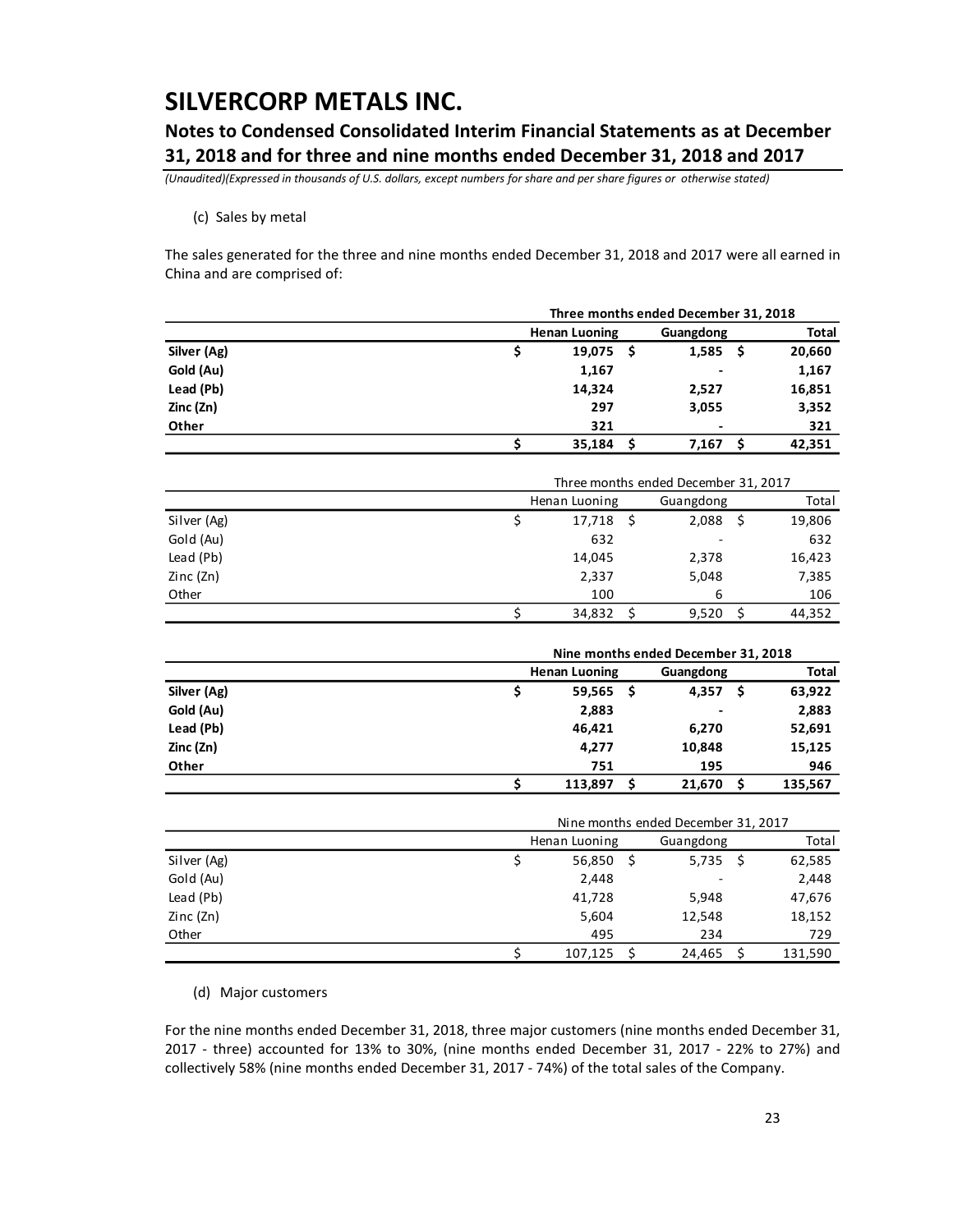## **Notes to Condensed Consolidated Interim Financial Statements as at December 31, 2018 and for three and nine months ended December 31, 2018 and 2017**

*(Unaudited)(Expressed in thousands of U.S. dollars, except numbers for share and per share figures or otherwise stated)*

### **18. COMMITMENTS AND CONTINGENCIES**

Commitments, not disclosed elsewhere in these financial statements, are as follows:

|                  | Total |  | Less than 1 year |  | 1-5 years |  | After 5 years |  |
|------------------|-------|--|------------------|--|-----------|--|---------------|--|
| Operating leases | 2.709 |  | 380              |  | 2,329     |  | $\sim$        |  |
| Commitments      | 6.418 |  | -                |  | -         |  | 6.418         |  |

As of December 31, 2018, the Company has two office rental agreements totaling \$2,709 for the next five years and commitments of \$6,418 related to the GC property. During the three and nine months ended December 31, 2018, the Company incurred rental expenses of \$213 and \$598, respectively (three and nine months ended December 31, 2017 - \$165 and \$490, respectively), which were included in office and administrative expenses on the condensed consolidated interim statement of income.

Although the Company has taken steps to verify title to properties in which it has an interest, these procedures do not guarantee the Company's title. Property title may be subject to, among other things, unregistered prior agreements or transfers and may be affected by undetected defects.

Due to the size, complexity and nature of the Company's operations, the Company is subject to various claims, legal and tax matters arising in the ordinary course of business. Each of these matters is subject to various uncertainties and it is possible that some of these matters may be resolved unfavorably to the Company. The Company accrues for such items when a liability is both probable and the amount can be reasonably estimated.

In assessing loss contingencies related to legal proceedings that are pending against the Company or unasserted claims that may result in such proceedings, the Company and its legal counsel evaluate the perceived merits of any legal proceedings or unasserted claims as well as the perceived merits of the amount of relief sought or expected to be sought. Major legal proceedings against the Company are summarized as follows:

 During the year ended March 31, 2016, an action was initiated by Luoyang Mining Group Co., Ltd. ("Luoyang Mining") at the Luoyang Luolong District People's Court (the "District Court") against Henan Found seeking payment of \$1.6 million (RMB10.0 million) plus interest related to the acquisition agreements Henan Found entered into in August 2012 to acquire the XHP Project. Henan Found did not make the final payment as certain commercial conditions were not fulfilled by Luoyang Mining. In April 2016, Henan Found filed a counter claim in Luoyang Intermediate People's Court (the "Intermediate Court") against Luoyang Mining to have the original acquisition agreements nullified and sought repayment of the amount paid to date of \$9.7 million (RMB62.8 million) plus compensation of direct loss of \$2.5 million (RMB16.5 million) arising from the XHP Project. A trial was heard in March 2017 by the Intermediate Court. In July 2018, the Intermediate Court decided to combine Luoyang Mining's claim and Henan Found's counter claim as one case. In September 2018, the Company reached mutual settlement agreement with Luoyang Mining and paid the \$1.6 million (RMB10.0 million) to Luoyang Mining and the case was closed. The settlement has no material impact on the Company's financial results as the \$1.6 million was accrued and included into the accounts payable and accrued liabilities on the consolidated statements of financial position of the Company in prior years.